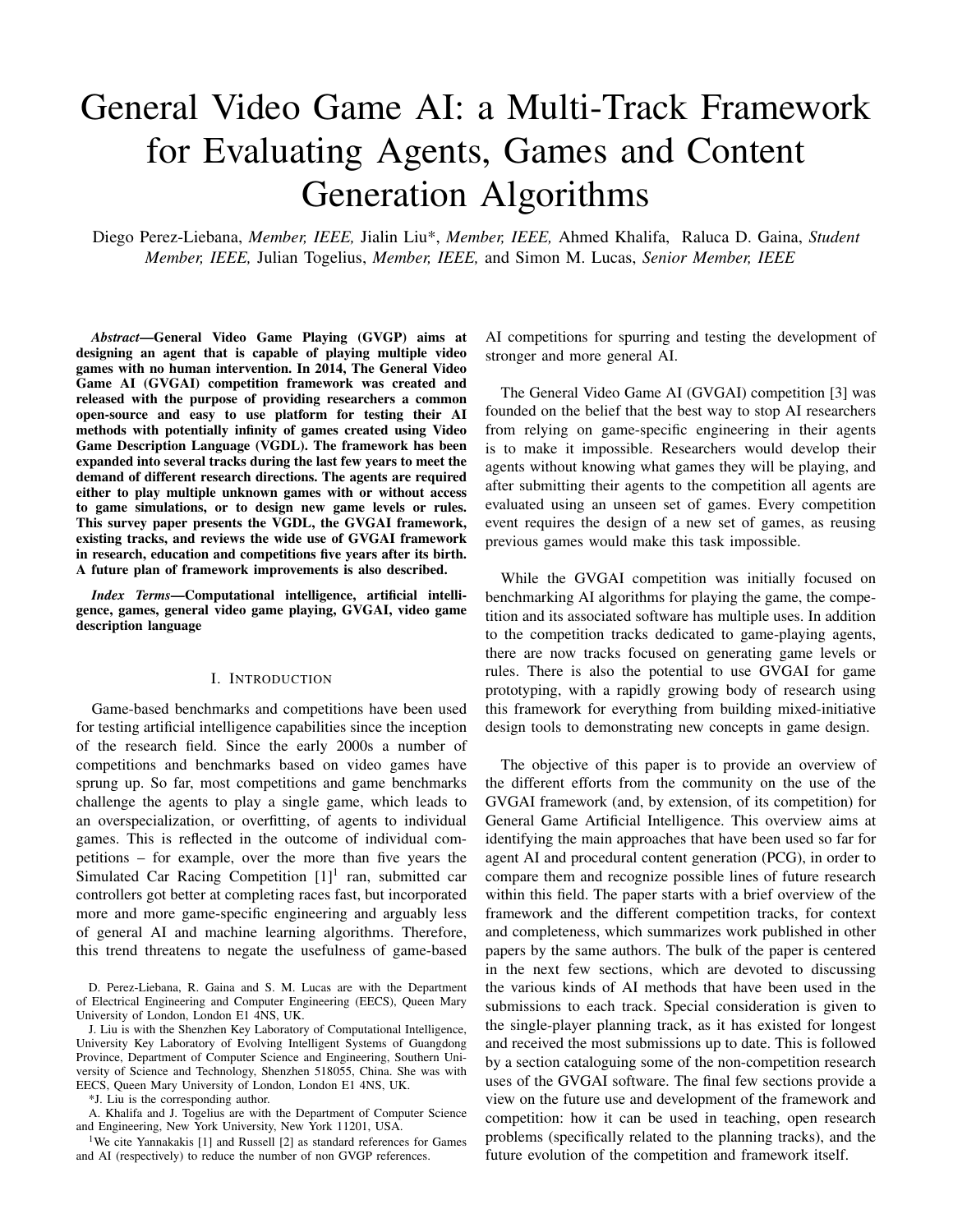

Fig. 1. Examples of VGDL games. From top to bottom, left to right: Butterflies, Escape, Crossfire and Wait for Breakfast.

#### II. THE GVGAI FRAMEWORK

Ebner et al. [4] and Levine et al. [5] first described the need and interest for such a framework that could accommodate a competition for researchers to tackle the challenge of General Video Game Playing (GVGP). The authors proposed the idea of the Video Game Description Language (VGDL), which later was developed by Schaul [6], [7] in a Python framework for model-based learning and released the first game engine in 2013. Years later, Perez-Liebana et al. [3] implemented a version of Schaul's initial framework in Java and organized the first General Video Game AI (GVGAI) competition in 2014 [8], which employed games developed in VGDL. In the following years, this framework was extended to accommodate two-player games [9], [10], level [11], rule [12] generation, and real-world physics games [13]. These competition tracks accumulate hundreds of submissions. Furthermore, the GV-GAI Framework and Competition have been used as tools for research and education around the globe, including their usage in taught modules, MSc and PhD dissertation projects (see Section XI).

VGDL is a text description language that allows for the definition of two-dimensional, arcade, grid-based physics and (generally) stochastic games and levels. Originally designed for single-player games, the language now admits 2-player challenges. VGDL permits the definition of sprites (objects within the game) and their properties (from speed and behavior to images or animations) in the Sprite Set. Thus this set defines the type of sprites that can take part in the game. Their interactions are regulated in the Interaction Set, which defines the rules that govern the effects of two sprites colliding with each other. This includes the specification of score for the games. The Termination Set defines how the game ends, which could happen due to the presence or absence of certain sprites or due to timers running out. Levels in which the games can be played are defined also in text files. Each character corresponds to one or more sprites defined in the Sprite Set, and the correspondence between sprites and characters is established in the Mapping Set. At the moment of writing, the framework counts on 120 single-player and 60 two-player games. Examples of VGDL games are shown in Figure 1.

VGDL game and level files are parsed by the GVGAI framework, which defines the ontology of sprite types and interactions that are allowed. The benchmark creates the game that can be played either by a human or a bot. For the latter, the framework provides an API that bots (or *agents*, or *controllers*) can implement to interact with the game - hence GVGAI bots can play any VGDL game provided. All controllers must inherit from an abstract class within the framework and implement a constructor and three different methods: INIT, called at the beginning of every game; ACT, called at every game tick and must return the next action of the controller; and RESULT, called at the end of the game with the final state.

The agents do not have access to the rules of the game (i.e. the VGDL description) but can receive information about the game state at each tick. This information is formed by the game status - winner, time step and score -, state of the player (also referred to in this paper as *avatar*) - position, orientation, resources, health points -, history of collisions and positions of the different sprites in the game identified with a unique *type id*. Additionally, sprites are grouped in *categories* attending to their general behavior: Non-Player Characters (NPC), static, movable, portals (which spawn other sprites in the game, or behave as entry or exit point in the levels) and resources (that can be collected by the player). Finally, each game has a different set of actions available (a subset of *left*, *right*, *up*, *down*, *use* and *nil*), which can also be queried by the agent.

In the planning settings of the framework (single- [8] and two-player [10]), the bots can also use a Forward Model. This allows the agent to copy the game state and roll it forward, given an action, to reach a potential next game state. In these settings, controllers have 1 second for initialization and 40ms at each game tick as decision time. If the action to execute in the game is returned between 40 and 50 milliseconds, the game will play the move *nil* as a penalty. If the agent takes more than 50 milliseconds to return an action, the bot will be disqualified. This is done in order to keep the real-time aspect of the game. In the two-player case, games are played by two agents in a simultaneous move fashion. Therefore, the forward model requires the agents to also supply an action for the other player, thus facilitating research in general opponent modeling. Two-player games can also be competitive or cooperative, a fact that is not disclosed to the bots at any time.

The learning setting of the competition changes the information that is given to the agents. The main difference with the planning case is that no Forward Model is provided, in order to foster research by learning to play in an episodic manner [14]. This is the only setting in which agents can be written not only in Java, but also in Python, in order to accommodate for popular machine learning libraries written in this language. Game state information (same as in the planning case) is provided in a Json format and the game screen can be observed by the agent at every game tick. Since 2018, Torrado et al. [15] interfaced the GVGAI framework to the OpenAI Gym environment.

The GVGAI framework can also be used for procedural content generation (PCG). In the level generation setting [11], the objective is to program a generator that can create playable levels for any game received. In the rule generation case [12], the goal is to create rules that allow agents to play in any level received. The framework provides, in both cases, access to the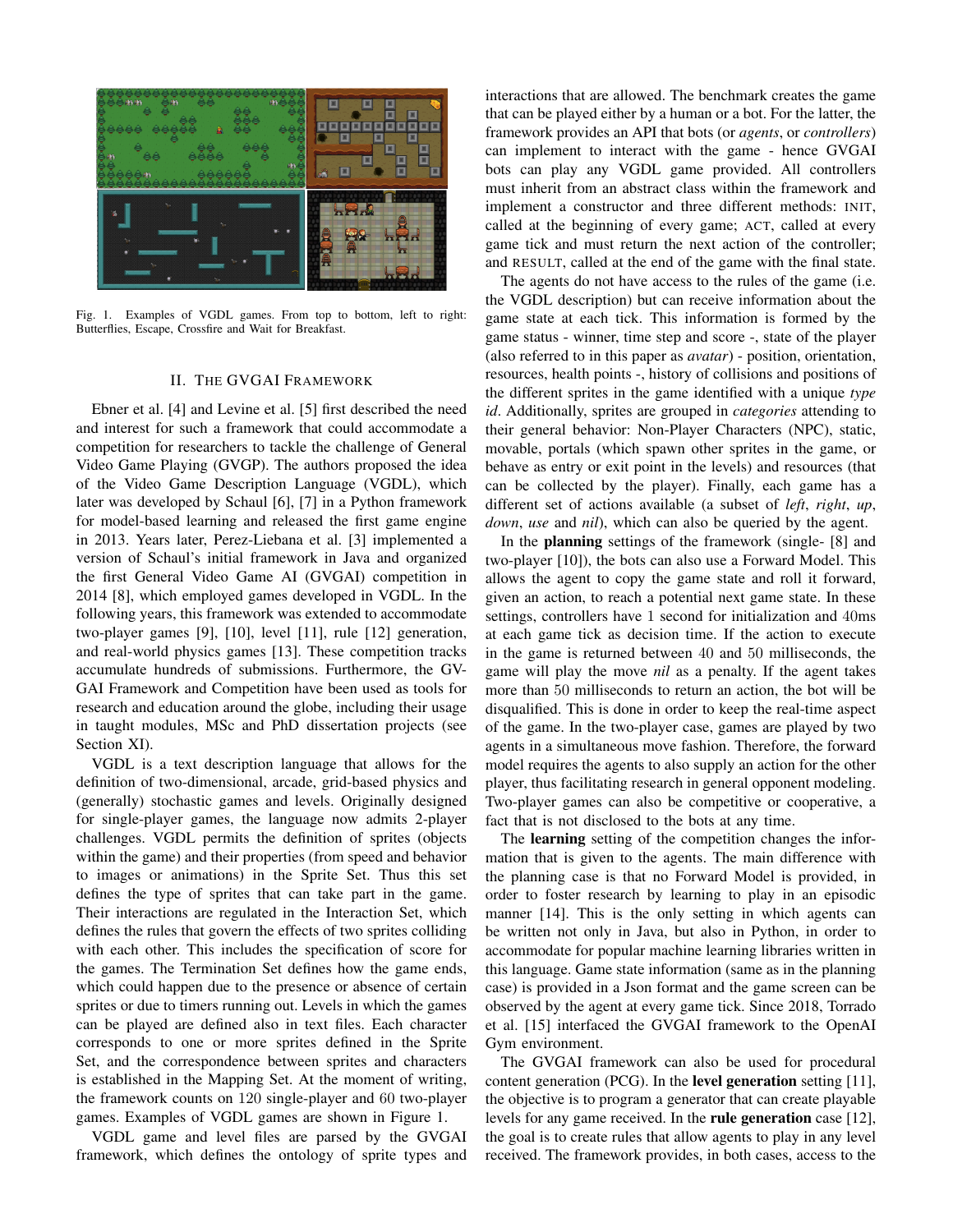forward model so agents can be used to test and evaluate the content generated.

When generating levels, the framework provides the generator with all the information needed about the game such as game sprites, interaction set, termination conditions and level mapping. Levels are generated in the form of 2d matrix of characters, with each character representing the game sprites at the specific location determined by the matrix. The challenge also allows the generator to replace the level mapping with a new one. When generating rules, the framework provides the game sprites and a certain level. The generated games are represented as two arrays of strings. The first array contains the interaction set, while the second array contains the termination conditions.

As can be seen, the GVGAI framework offers an AI challenge at multiple levels. Each one of the settings (or competition *tracks*) is designed to serve as benchmark for a particular type of problems and approaches. The planning tracks provide a forward model, which favors the use of statistical forward planning and model-based reinforcement learning methods. In particular, this is enhanced in the twoplayer planning track with the challenge of player modeling and interaction with other another agent in the game. The learning track promotes research in model-free reinforcement learning techniques and similar approaches, such as evolution and neuro-evolution. Finally, the level and rule generation tracks focus on content creation problems and the algorithms that are traditionally used for this: search-based (evolutionary algorithms and forward planning methods), solver (SAT, Answer Set Programming), cellular automata, grammar-based approaches, noise and fractals.

## III. THE GVGAI COMPETITION

For each one of the settings described in the previous section, one or more competitions have been run. All GV-GAI competition tracks follow a similar structure: games are grouped in different sets (10 games on each set, with 5 different levels each). *Public* sets of games are included in the framework and allow participants to train their agents on them. For each year, there is one *validation* and one *test* set. Both sets are private and stored in the competition server<sup>2</sup>. Participants can submit their entries any time before the submission deadline to all training and validation sets, and preliminary rankings are displayed in the competition website (the names of the validation set games are anonymous).

## *A. Game Playing Tracks*

In the game playing tracks (planning and learning settings), the competition rankings are computed by first sorting all entries per game according to victory rates, scores and game lengths, in this order. These per-game rankings award points to the first 10 entries, from first to tenth position: 25, 18, 15, 12, 10, 8, 6, 4, 2 and 1. The winner of the competition is the submission that sums more points across all games in the test set. For a more detailed description of the

## <sup>2</sup>www.gvgai.net; Intel Core i5 machine, 2.90GHz, and 4GB of memory.

<sup>3</sup>https://github.com/rubenrtorrado/GVGAI\_GYM

#### TABLE I

WINNERS OF ALL EDITIONS OF THE GVGAI PLANNING COMPETITION. 2P INDICATES 2-PLAYER TRACK. HYBRID DENOTES 2 OR MORE TECHNIQUES COMBINED IN A SINGLE ALGORITHM. HYPER-HEURISTIC HAS A HIGH LEVEL DECISION MAKER TO DECIDES WHICH SUB-AGENT MUST PLAY (SEE SECTION IV). TABLE EXTENDED FROM [16].

| <b>Contest Leg</b>       | Winner               | <b>Type</b>        | <b>Section</b>       |  |  |
|--------------------------|----------------------|--------------------|----------------------|--|--|
| $CIG-14$                 | <b>OLETS</b>         | Tree Search Method | IV-B [8]             |  |  |
| GECCO-15                 | YOLOBOT              | Hyper-heuristic    | IV-E [17]            |  |  |
| $\overline{CIG-15}$      | Return42             | Hyper-heuristic    | $IV-E$ [16]          |  |  |
| CEEC-15                  | YBCriber             | Hybrid             | IV-D [18]            |  |  |
| GECCO-16                 | YOLOBOT              | Hyper-heuristic    | IV-E [17]            |  |  |
| $CIG-16$                 | MaastCTS2            | Tree Search Method | IV-B [19]            |  |  |
| WCCI-16 (2P)             | ToVo <sub>2</sub>    | Hybrid             | $V-A$ [10]           |  |  |
| $\overline{ClG-16}$ (2P) | Number <sub>27</sub> | Hybrid             | $V-B$ [10]           |  |  |
| GECCO-17                 | YOLOBOT              | Hyper-heuristic    | <b>IV-E</b> [17]     |  |  |
| CEC-17 (2P)              | ToVo <sub>2</sub>    | Hybrid             | $\overline{VA}$ [10] |  |  |
| <b>WCCI-18 (1P)</b>      | YOLOBOT              | Hyper-heuristic    | <b>IV-E [17]</b>     |  |  |
| FDG-18 (2P)              | <b>OLETS</b>         | Tree Search Method | IV-B [10]            |  |  |

competition and its rules, the reader is referred to [8]. All controllers are run on the test set after the submission deadline to determine the final rankings of the competition, executing each agent multiple times on each level.

*1) Planning tracks:* The first GVGAI competition ever held featured the Single-player Planning track in 2014. A full description of this competition can be found at [8]. 2015 featured three legs in a year-long championship, each one of them with different validation and test sets. The Two-player Planning track [9] was added in 2016, with the aim of testing general AI agents in environments which are more complex and present more direct player interaction [10]. Since then, the single and two-player tracks have run in parallel until 2018.

Table I shows the winners of all editions up to date, along with the section of this survey in which the method is included and the paper that describes the approach more in depth.

*2) Learning track:* The GVGAI Single-Player learning track has run for two years: 2017 and 2018, both at the IEEE Conference on Computational Intelligence and Games (CIG).

In the 2017 edition, the execution of controllers was divided into two phases: learning and validation. In the learning phase, each controller has a limited amount of time, 5 minutes, for learning the first 3 levels of each game. The agent could play as many times as desired, choosing among these 3 levels, as long as the 5 minutes time limit is respected. In the validation phase, the controller plays 10 times the levels 4 and 5 sequentially. The results obtained in these validation levels are the ones used in the competition to rank the entries. Besides the two sample random agents written in Java and Python and one sample agent using Sarsa written in Java, the first GVGAI singleplayer learning track received three submissions written in Java and one in Python [20]. The winner of this track is a naive implementation of Q-Learning algorithm (Section VI-A4).

The 2018 edition featured, for the first time, the integration of the framework with the OpenAI Gym API [15], which results as GVGAI Gym<sup>3</sup>. This edition also ran with some relaxed constraints. Firstly, only 3 games are used for the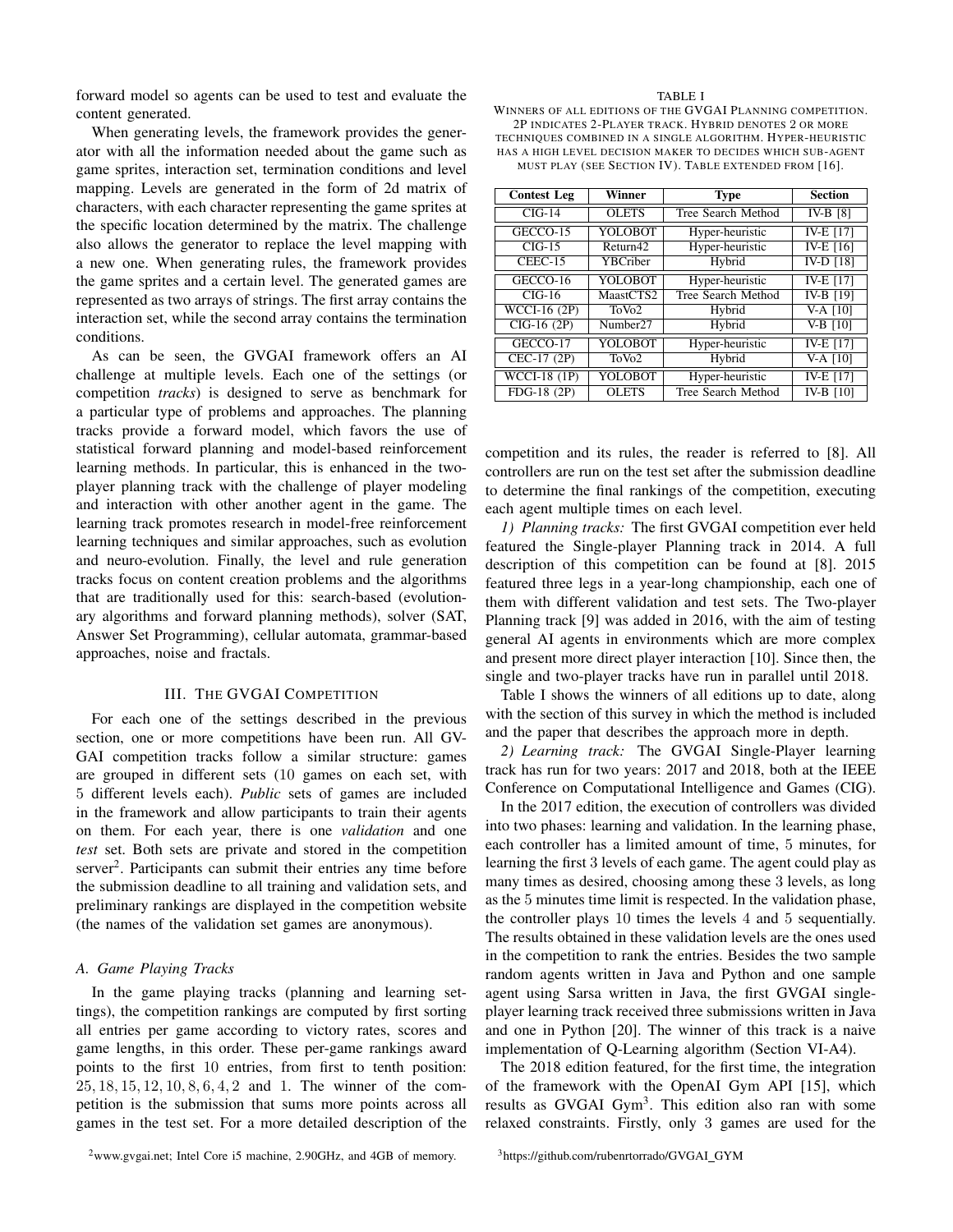TABLE II SCORE AND RANKING OF THE SUBMITTED AGENTS IN THE 2018'S GVGAI LEARNING COMPETITION. †DENOTES A SAMPLE CONTROLLER.

| Game                        | Game 1 |                       |        |                         | $ Game 2 $ Game 3 |               | Ranking |   |   |
|-----------------------------|--------|-----------------------|--------|-------------------------|-------------------|---------------|---------|---|---|
| Level                       |        |                       |        | $\overline{\mathbf{4}}$ | 5                 |               |         | 5 |   |
| fraBot-RL-Sarsa             | $-2$   |                       |        |                         | $\theta$          |               |         |   |   |
| fraBot-RL-QLearning         |        |                       | $-2$   | 10 O                    | 0                 |               |         | 2 |   |
| Random††                    |        | $-0.5$ 0.2 $-0.1$ 0 0 |        |                         | $\Omega$          | $3.5$ 0.7 2.7 |         |   | 3 |
| DON <sup>+</sup>            | 61.5   | $-1$                  | 0.3 00 |                         | $\Omega$          |               |         |   |   |
| Prioritized Dueling DQN†    | 36.8   | -1                    | $-2$   | 10 0                    | $\Omega$          |               |         |   |   |
| $A2C+$                      | 81     | - 1                   |        |                         | $\Omega$          |               |         |   |   |
| <b>OLETS</b> Planning Agent |        | 41.7 48.6 3.1         |        |                         | 2.2               |               |         |   |   |

competition, and they are made public. Only 2 levels for each are provided to the participants for training purposes, while the other 3 are kept secret and used for computing the final results. Secondly, each agent has an increased decision time of 100ms. Thirdly, the participants were free to train their agent by themselves using as much time and computational resources as they want before the submission deadline.

This edition of the competition received only 2 entries, *fraBot-RL-QLearning* and *fraBot-RL-Sarsa*, submitted by the same group of contributors from the Frankfurt University of Applied Science. The results of the entries and sample agents (*random*, *DQN*, *Prioritized Dueling DQN* and *A2C* [15]) are summarized in Table II. For comparison, the planning agent *OLETS* (with access to the forward model) is included. *DQN* and *Prioritized Dueling DQN* are outstanding on level 3 (test level) of the game 1, because the level 3 is very similar to the level 2 (training level). Interestingly, the sample learning agent *DQN* outperformed *OLETS* on the third level of game 1. *DQN*, *Prioritized Dueling DQN* and *A2C* are not applied to the game 3, due to the different game screen dimensions of different levels. We would like to refer the readers to [15] for more about the GVGAI Gym.

## *B. PCG Tracks*

In the PCG tracks, participants develop generators for levels or rules that are adequate for any game or level (respectively) given. Due to the inherent subjective nature of content generation, the evaluation of the entries is done by human judges who attend the conference where the competition takes place. For both tracks, during the competition day, judges are encouraged to try pairs of generated content and select which one they liked (one, both, or neither). Finally, the winner was selected based on the generator with more votes.

*1) Level Generation Track:* The first level generation competition was held at the International Joint Conference on Artificial Intelligence (IJCAI) in 2016. This competition received 4 participants. Each one of them was provided a month to submit a new level generator. Three different level generators were provided in order to help the users get started with the system (see Section VII for a description of these). Three out of the four participants were simulation-based level generators while the remaining was based on cellular automata. The winner of the contest was the Easablade generator, a cellular automata described in Section VII-A4. The competition was run again on the following year at IEEE CIG 2017. Unfortunately, only

one submission was received, hence the the competition was canceled. This submission used a n-gram model to generate new constrained levels using a recorded player keystrokes.

*2) Rule Generation Track:* The Rule Generation track [12] was introduced and held during CIG 2017. Three different sample generators were provided (Section VIII) and the contest ran over a month's period. Unfortunately, no submissions were received for this track.

## IV. METHODS FOR SINGLE PLAYER PLANNING

This section describes the different methods that have been implemented for Single Player Planning in GVGAI. All the controllers that face this challenge have in common the possibility of using the forward model to sample future states from the current game state, plus the fact that they have a limited action-decision time. While most attempts abide by the 40ms decision time imposed by the competition, other efforts in the literature compel their agents to obey a maximum number of calls of the forward model.

Section IV-A briefly introduces the most basic methods that can be found within the framework. Then Section IV-B describes the different tree search methods that have been implemented for this settings by the community, followed by Evolutionary Methods in Section IV-C. Often, more than one method is combined into the algorithm, which gives place to Hybrid methods (Section IV-D) or Hyper-heuristic algorithms (Section IV-E). Further discussion on these methods and their common take-aways has been included in Section X.

#### *A. Basic Methods*

The GVGAI framework contains several agents aimed at demonstrating how a controller can be created for the singleplayer planning track of the competition [8]. Therefore, these methods are not particularly strong.

The simplest of all methods is, without much doubt, *doNothing*. This agent returns the action *nil* at every game tick without exception. The next agent in complexity is *sampleRandom*, which returns a random action at each game tick. Finally, *onesteplookahead* is another sample controller that rolls the model forward for each one of the available actions in order to select the one with the highest action value, determined by a function that tries to maximize score while minimizing distances to NPCs and portals.

#### *B. Tree Search Methods*

One of the strongest and influential sample controllers is *sampleMCTS*, which implements the Monte Carlo Tree Search (MCTS) algorithm for real-time games. Initially implemented in a *closed loop* version (the states visited are stored in the tree node, without calling forward model during the tree policy phase of MCTS), it achieved the  $3^{rd}$  position (out of 18 participants) in the first edition of the competition.

The winner of that edition, Couetoux, implemented Open Loop Expectimax Tree Search (OLETS), which is an *open loop* (states visited are never stored in the associated tree node) version of MCTS which does not include rollouts and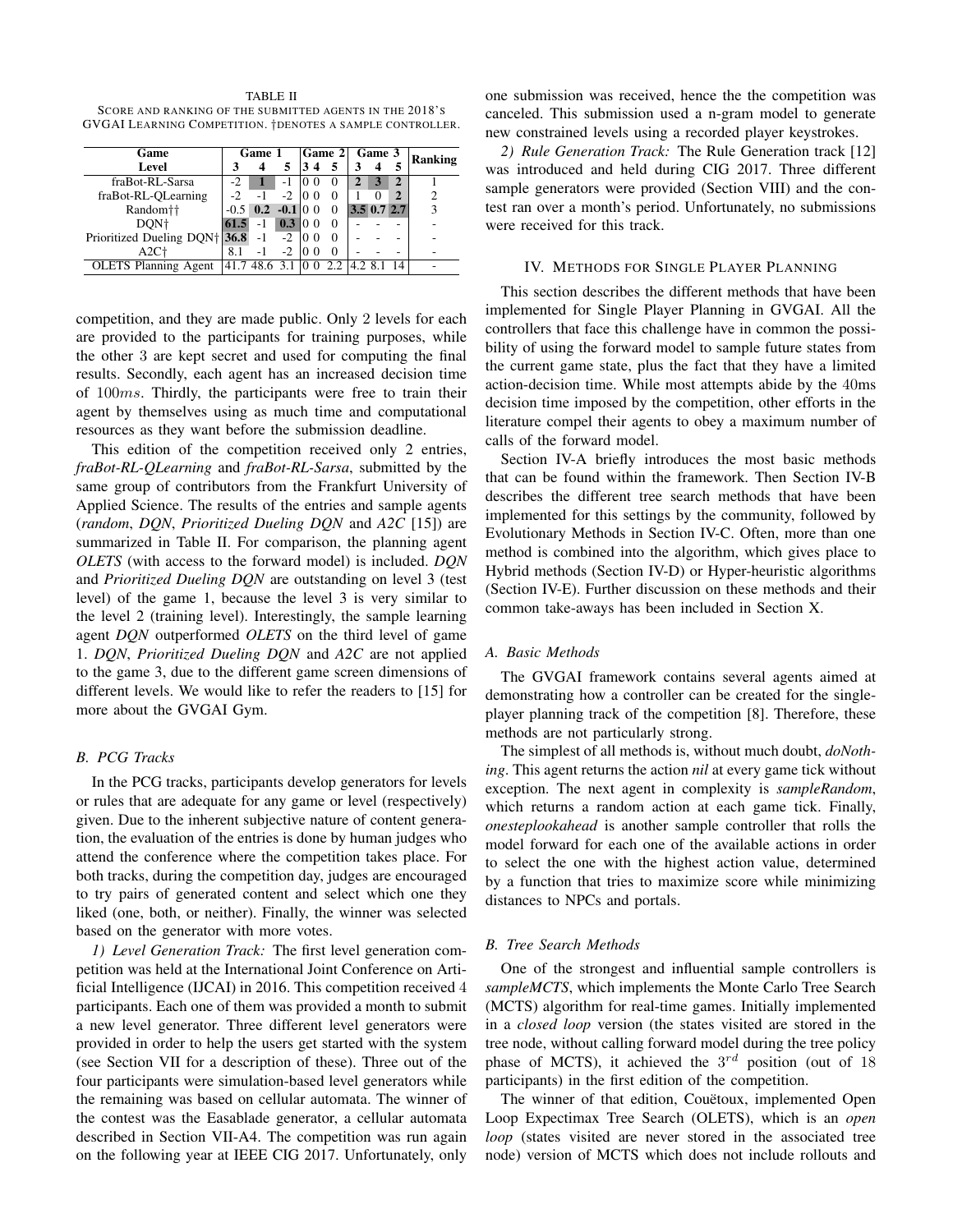uses Open Loop Expectimax (OLE) for the tree policy. OLE substitutes the empirical average reward by  $r_M$ , a weighted sum of the empirical average of rewards and the maximum of its children  $r_M$  values [8].

Schuster, in his MSc thesis [21], analyzes several enhancements and variations for MCTS in different sets of the GV-GAI framework. These modifications included different tree selection, expansion and play-out policies. Results show that combinations of Move-Average Sampling Technique (MAST) and n-Gram Selection Technique (NST) with Progressive History provided an overall higher rate of victories than their counterparts without these enhancements, although this result was not consistent across all games (with some simpler algorithms achieving similar results).

In a different study, Soemers [19], [22] explored multiple enhancements for MCTS: Progressive History (PH) and NST for the tree selection and play-out steps, tree re-use (by starting at each game tick with the subtree grown in the previous frame that corresponds to the action taken, rather than a new root node), bread-first tree initialization (direct successors of the root note are explored before MCTS starts), safety pre-pruning (prune those nodes with high number of game loses found), loss avoidance (MCTS ignores game lose states when found for the first time by choosing a better alternative), noveltybased pruning (in which states with features rarely seen are less likely to be pruned), knowledge based evaluation [23] and deterministic game detection. The authors experimented with all these enhancements in 60 games of the framework, showing that most of them improved the performance of MCTS significantly and their all-in-one combination increased the average win rate of the sample agent in 17 percentage points. The best configuration was the winner of one of the editions of the 2016 competitions (see Table I).

F. Frydenberg studied yet another set of enhancements for MCTS [24]. The authors showed that using MixMax backups (weighing average and maximum rewards on each node) improved the performance in only some games, but its combination with reversal penalty (to penalize visiting the same location twice in a play-out) offers better results than vanilla MCTS. Other enhancements, such as macro-actions (by repeating an action several times in a sequence) and partial expansion (a child node is considered expanded only if its children have also been expanded) did not improve the results obtained.

Perez-Liebana et al. [23] implemented KB-MCTS, a version of MCTS with two main enhancements. First, distances to different sprites were considered features for a linear combination, where the weights were evolved to bias the MCTS rollouts. Secondly, a Knowledge Base (KB) is kept about how *interesting* for the player the different sprites are, where *interesting* is a measure of curiosity (rollouts are biased towards unknown sprites) and experience (a positive/negative bias for getting closer/farther to beneficial/harmful entities). The results of applying this algorithm to the first set of games of the framework showed that the combination of these two components gave a boost in performance in most games of the first training set.

The work in [23] has been extended by other researchers in

the field, which also put a special effort on biasing the Monte Carlo (MC) simulations. In [25], the authors modified the random action selection in MCTS rollouts by using potential fields, which bias the rollouts by making the agent move in a direction akin to the field. The authors showed that KB-MCTS provides a better performance if this potential field is used instead of the Euclidean distance between sprites implemented in [23]. Additionally, in a similar study [26], the authors substituted the Euclidean distance for a measure calculated by a path-finding algorithm. This addition achieved some improvements over the original KB-MCTS, although the authors noted in their study that using path-finding does not provide a competitive advantage in all games.

Another work by Park and Kim [27] tackles this challenge by i) determining the goodness of the other sprites in the game; ii) computing an Influence Map (IM) based on this; and iii) using the IM to bias the simulations, in this occasion by adding a third term to the Upper Confidence Bound (UCB) equation [1] for the tree policy of MCTS. Although not compared with KB-MCTS, the resultant algorithm improves the performance of the sample controllers in several games of the framework, albeit performing worse than these in some of the games used in the study.

Biasing rollouts is also attempted by dos Santos et al. [28], who introduced Redundant Action Avoidance (RAA) and Non-Defeat Policy (NDP); RAA analyzes changes in the state to avoid selecting sequences of actions that do not produce any alteration on position, orientation, properties or new sprites in the avatar. NDP makes the recommendation policy ignore all children of the root node who found at least one game loss in a simulation from that state. If all children are marked with a defeat, normal (higher number of visits) recommendation is followed. Again, both modifications are able to improve the performance of MCTS in some of the games, but not in all.

de Waard et al. [29] introduced the concept of options of macro-actions in GVGAI and designed Option MCTS (O-MCTS). Each option is associated with a goal, a policy and a termination condition. The selection and expansion steps in MCTS are modified so the search tree branches only if an option is finished, allowing for a deeper search in the same amount of time. Their results show that O-MCTS outperforms MCTS in games with small levels or a few number of sprites, but loses in the comparison to MCTS when the games are bigger due to these options becoming too large.

In a similar line, Perez-Liebana et al. [13] employed macroactions for GVGAI games that used continuous (rather than grid-based) physics. These games have a larger state space, which in turn delays the effects of the player's actions and modifies the way agents navigate through the level. Macroactions are defined as a sequence or repetition of the same action during  $M$  steps, which is arguably the simplest kind of macro-actions that can be devised. MCTS performed better *without* macro-actions on average across games, but there are particular games where MCTS needs macro-actions to avoid losing at every attempt. The authors also concluded that the length  $M$  of the macro-actions impacts different games distinctly, although shorter ones seem to provide better results than larger ones, probably due to a more fine control in the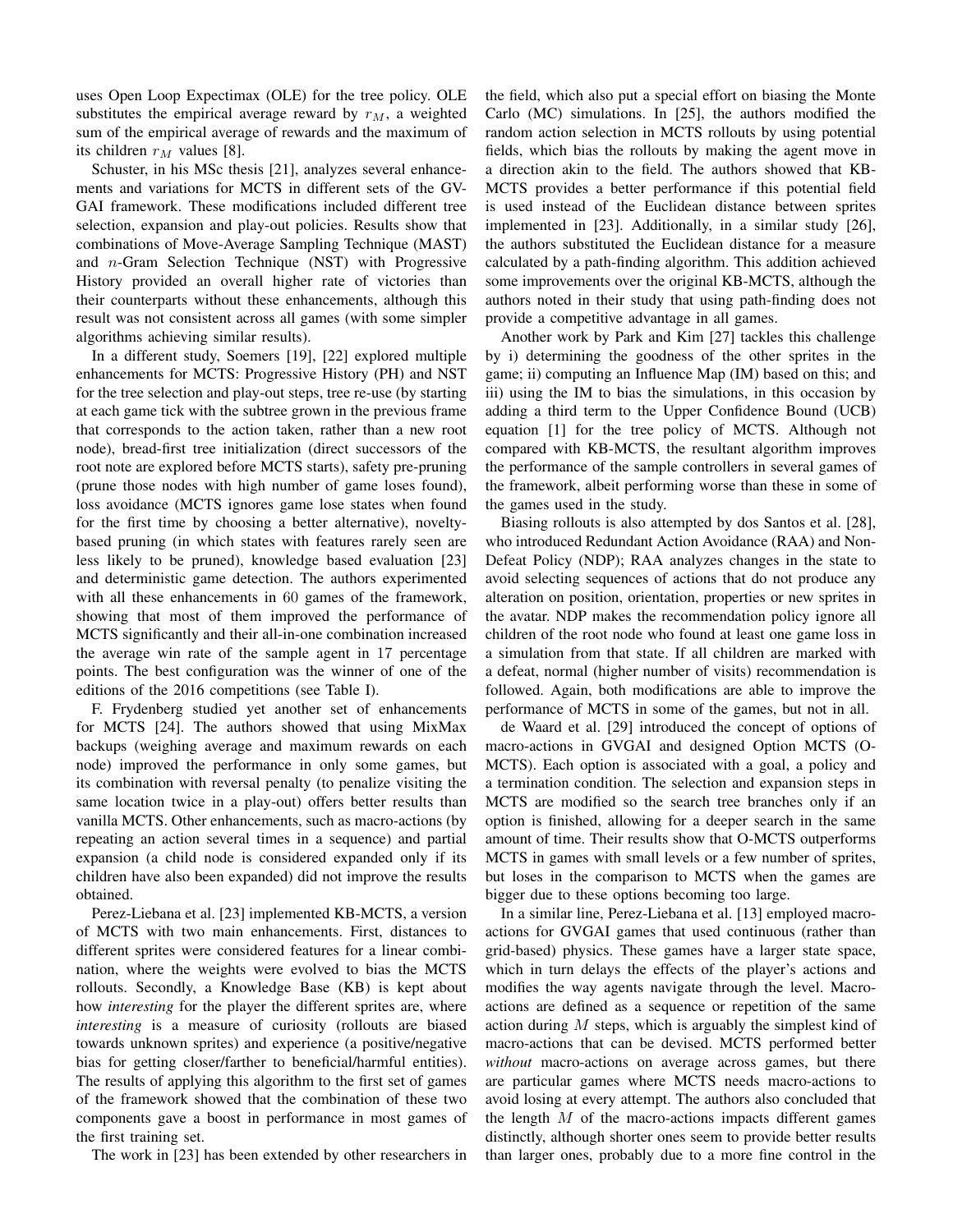movement of the agents.

Some studies have brought multi-objective optimization to this challenge. For instance, Perez-Liebana et al. [30] implemented a Multi-objective version of MCTS, concretely maximizing score and level exploration simultaneously. In the games tested, the rate of victories grew from 32.24% (normal MCTS) to 42.38% in the multi-objective version, showing great promise for this approach. In a different study, Khalifa et al. [31] applied multi-objective concepts to evolving parameters for a tree selection confidence bounds equation. A previous work by Bravi [32] (also discussed in Section IV-D) provided multiple UCB equations for different games. The work in [31] evolved, using S-Metric Selection Evolutionary Multi-objective Optimization Algorithm (SMS-EMOA), the linear weights of a UCB equation that results of combining all from [32] in a single one. All these components respond to different and conflicting objectives, and their results show that it is possible to find good solutions for the games tested.

A significant exception to MCTS with regards to tree search methods for GVGAI is that of Geffner and Geffner [18] (winner of one of the editions of the 2015 competition, *YBCriber*, as indicated in Table I), who implemented Iterated Width (IW; concretely  $IW(1)$ ).  $IW(1)$  is a breadth-first search with a crucial alteration: a new state found during search is pruned if it does not make true a new tuple of at most 1 atom, where *atoms* are Boolean variables that refer to position (and orientations in the case of avatars) changes of certain sprites at specific locations. The authors found that IW(1) performed better than MCTS in many games, with the exception of puzzles, where IW(2) (pruning according to pairs of atoms) showed better performance. This agent was declared winner in the CEEC 2015 edition of the Single-Player Planning Track [3].

Babadi [33] implemented several versions of Enforced Hill Climbing (EHC), a breadth-first search method that looks for a successor of the current state with a better heuristic value. EHC obtained similar results to KB-MCTS in the first set of games of the framework, with a few disparities in specific games of the set.

Nelson [34] ran a study on MCTS in order to investigate if, giving a higher time budget to the algorithm (i.e. increasing the number of iterations), MCTS was able to master most of the games. In other words, if the real-time nature of the GVGAI framework and competition is the reason why different approaches fail to achieve a high victory rate. This study provided up to 30 times more budget to the agent, but the performance of MCTS only increased marginally even at that level. In fact, this improvement was achieved by means of losing less often rather than by winning more games. This paper concludes that the real-time aspect is not the only factor in the challenge, but also the diversity in the games. In other words, increasing the computational budget is not the answer to the problem GVGAI poses, at least for MCTS.

Finally, another study on the uses of MCTS for single player planning is carried out by Bravi et al. [35]. In this work, the focus is set on understanding why and under which circumstances different MCTS agents make different decisions, allowing for a more in-depth description and behavioral logging. This study proposes the analysis of different metrics (recommended action and their probabilities, action values, consumed budget before converging on a decision, etc.) recorded via a *shadow* proxy agent, used to compare algorithms in pairs. The analysis described in the paper shows that traditional win-rate performance can be enhanced with these metrics in order to compare two or more approaches.

## *C. Evolutionary Methods*

The second big group of algorithms used for single-player planning is that of evolutionary algorithms (EA). Concretely, the use of EAs for this real-time problem is mostly implemented in the form of Rolling Horizon EAs (RHEA). This family of algorithms evolves sequences of actions with the use of the forward model. Each sequence is an individual of an EA which fitness is the value of the state found at the end of the sequence. Once the time budget is up, the first action of the sequence with the highest fitness is chosen to be applied in that time step.

The GVGAI competition includes *SampleRHEA* as a sample controller. *SampleRHEA* has a population size of 10, individual length of 10 and implements uniform crossover and mutation, where one action in the sequence is changed for another one (position and new action chosen uniformly at random) [8].

Gaina et al. [36] analyzed the effects of the RHEA parameters on the performance of the algorithm in 20 games, chosen among the existent ones in order to have a representative set of all games in the framework. The parameters analyzed were population size and individual length, and results showed that higher values for both parameters provided higher victory rates. This study motivated the inclusion of Random Search (*SampleRS*) as a sample in the framework, which is equivalent to RHEA but with an infinite population size (i.e. only one generation is evaluated until budget is consumed) and achieves better results than RHEA in some games. [36] also compared RHEA with MCTS, showing better performance for an individual length of 10 and high population sizes.

Santos et al. [37] implemented three variants for RHEA with shifted buffer (RHEA-SB) by (i) applying the onestep-look-ahead algorithm after the buffer shifting phase; (ii) applying a spatial redundant action avoidance policy [28]; and (iii) applying both techniques. The experimental tests on 20 GVGAI single-player games showed that the third variant of RHEA-SB achieved promising results.

Santos and Bernardino [38] applied the avatar-related information, spacial exploration encouraging and knowledge obtained during game playing to the game state evaluation of RHEA. These game state evaluation enhancements have also been tested on an MCTS agent. The enhancements significantly increased the win rate and game score obtained by RHEA and MCTS on 20 tested games.

A different type of information was used by Gaina et al. [39] to dynamically adjust the length of the individuals in RHEA: the flatness of the fitness landscape is used to shorten or lengthen the individuals in order for the algorithm to better deal with sparse reward environments (using longer rollouts for identification of further away rewards), while not harming performance in dense reward games (using shorter rollouts for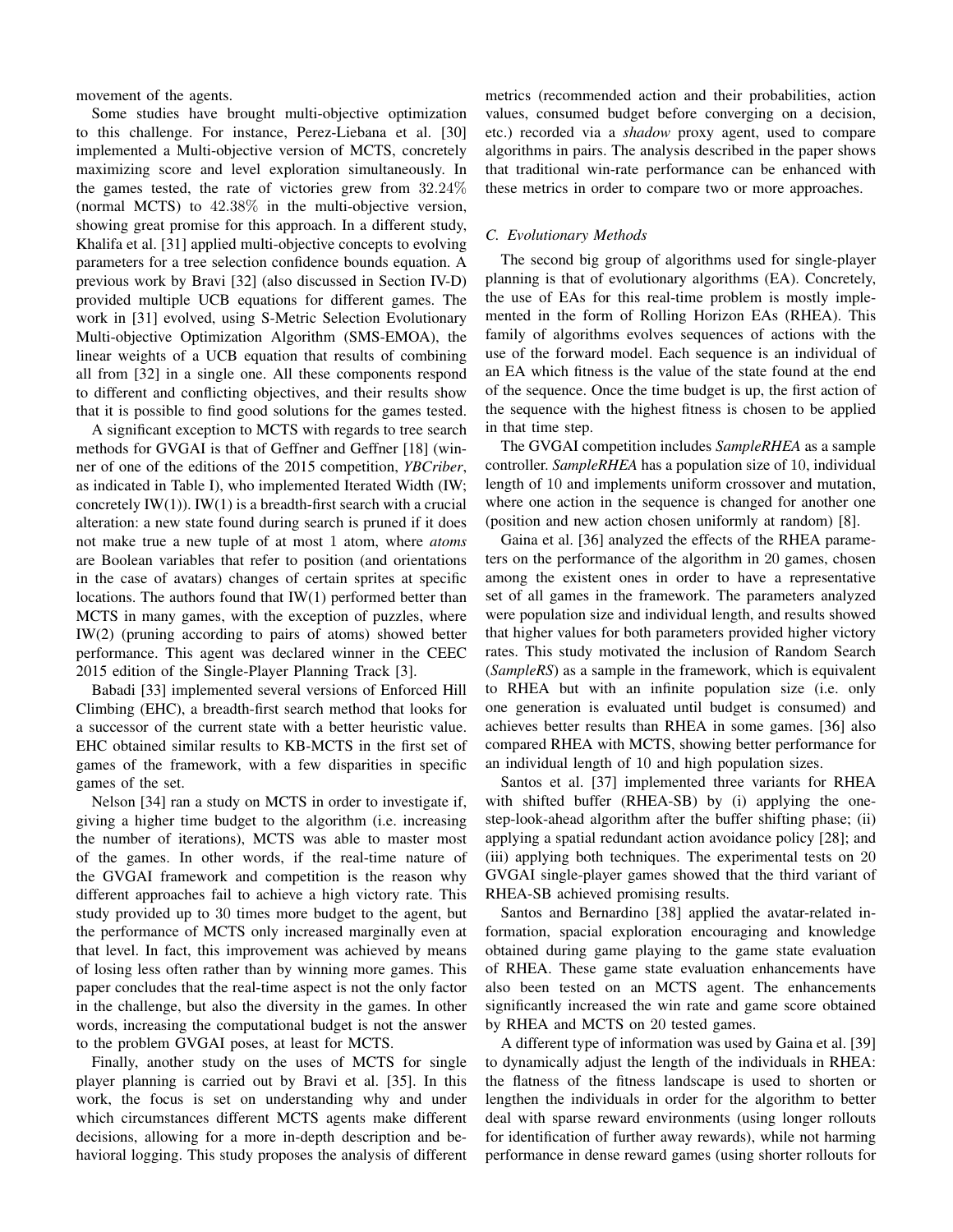focus on immediate rewards). However, this had a detrimental effect in RHEA, while boosting MCTS results. Simply increasing the rollout length proved to be more effective than this initial attempt at using the internal agent state to affect the search itself.

A different Evolutionary Computation agent was proposed by Jia et al. [40], [41], which consists of a Genetic Programming (GP) approach. The authors extract features from a screen capture of the game, such as avatar location and the positions and distances to the nearest object of each type. These features are inputs to a GP system that, using arithmetic operands as nodes, determines the action to execute as a result of three trees (horizontal, vertical and action use). The authors report that all the different variations of the inputs provided to the GP algorithm give similar results to those of MCTS, on the three games tested in their study.

## *D. Hybrids*

The previous studies feature techniques in which one technique is predominant in the agent created, albeit they may include enhancements which can place them in the boundary of hybrids. This section describes those approaches that, in the opinion of the authors, would in their own right be considered as techniques that mix more than one approach in the same, single algorithm.

An example of these approaches is presented by Gaina et al. [42], which analyzed the effects of seeding the initial population of a RHEA using different methods. Part of the decision time budget is dedicated to initialize a population with sequences that are promising, as determined by *onesteplookahead* and *MCTS* agents. Results show that both seeding options provide a boost in victory rate when population size and individual length are small, but the benefits vanish when these parameters are large.

Other enhancements for RHEA proposed in [43] are incorporating a bandit-based mutation, a statistical tree, a shifted buffer and rollouts at the end of the sequences. The banditbased mutation breaks the uniformity of the random mutations in order to choose new values according to suggestions given by a uni-variate armed bandit. However, the authors reported that no improvement on performance was noticed. A statistical tree, previously introduced in [44], keeps the visit count and accumulated rewards in the root node, which are subsequently used for recommending the action to take at that time step. This enhancement produced better results with smaller individual length and smaller population sizes. The shifted buffer enhancement provided the best improvement in performance, which consist of shifting the sequences of the individuals of the population one action to the left, removing the action from the previous time step. This variation, similar to keeping the tree between frames in MCTS, combined with the addition of rollouts at the end of the sequences provided an improvement in victory rate (20 percentile points over vanilla RHEA) and scores.

A similar (and previous) study was conducted by Horn et al. [45]. In particular, this study features RHEA with rollouts (as in [43]), RHEA with MCTS for alternative actions (where

MCTS can determine any action with the exception of the one recommended by RHEA), RHEA with rollouts and sequence planning (same approach as the shifted buffer in [43]), RHEA with rollouts and occlusion detection (which removes not needed actions in a sequence that reaches a reward) and RHEA with rollouts and NPC attitude check (which rewards sequences in terms of proximity to sprites that provide a positive or negative reward). Results show that RHEA with rollouts improved performance in many games, although all the other variants and additions performed worse than the sample agents. It is interesting to see that in this case the shifted buffer did not provide an improvement in the victory rate, although this may be due to the use of different games.

Schuster [21] proposed two methods that combine MCTS with evolution. One of them,  $(1+1)$ -EA as proposed by [23], evolves a vector of weights for a set of game features in order to bias the rollouts towards more interesting parts of the search space. Each rollout becomes an evaluation for an individual (weight vector), using the value of the final state as fitness. The second algorithm is based on strongly-typed GP (STGP) and uses game features to evolve state evaluation functions that are embedded within MCTS. These two approaches join MAST and NST (see Section IV-B) in a larger comparison, and the study concludes that different algorithms outperform others in distinct games, without an overall winner in terms of superior victory rate, although superior to vanilla MCTS in most cases.

The idea of evolving weight vectors for game features during the MCTS rollouts introduced in [23] (KB-MCTS<sup>4</sup>) was explored further by van Eeden in his MSc thesis [46]. In particular, the author added A\* as a path-finding algorithm to replace the euclidean distance used in KB-MCTS for a more accurate measure and changing the evolutionary approach. While KB-MCTS used a weight for each pair feature-action, being the action chosen at each step by the Softmax equation, this work combines all move actions on a single weight and picks the action using Gibbs sampling. The author concludes that the improvements achieved by these modifications are marginal, and likely due to the inclusion of path-finding.

Additional improvements on KB-MCTS are proposed by Chu et al. [47]. The authors replace the Euclidean distance feature to sprites with a grid view of the agent's surroundings, and also the  $(1+1)$ -EA with a Q-Learning approach to bias the MCTS rollouts, making the algorithm update the weights at each step in the rollout. The proposed modifications improved the victory rate in several sets of games of the framework and also achieved the highest average victory rate among the algorithms it was compared with.

˙Ilhan and Etaner-Uyar [48] implemented a combination of MCTS and *true online* Sarsa (λ). The authors use MCTS rollouts as episodes of past experience, executing true online Sarsa at each iteration with a  $\epsilon$ -greedy selection policy. Weights are learnt for features taken as the smallest euclidean distance to sprites of each type. Results showed that the proposed

<sup>4</sup>This approach could also be considered an hybrid. Given its influence in other tree approaches, it has also been partially described in Section IV-B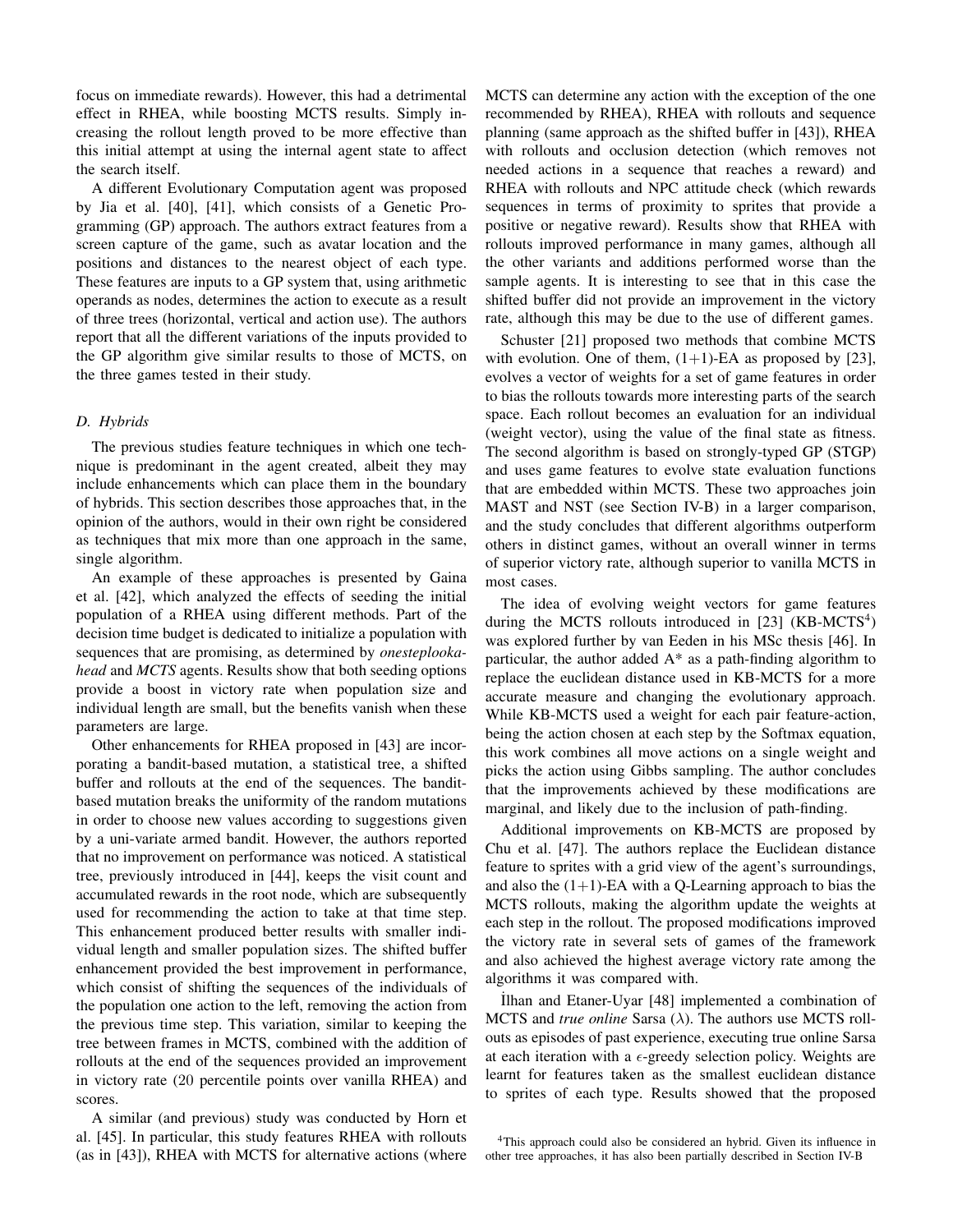approaches improved the performance on vanilla MCTS in the majority of the 10 games used in the study.

Evolution and MCTS have also been combined in different ways. In one of them, Bravi et al. [49] used a GP system to evolve different tree policies for MCTS. Concretely, the authors evolve a different policy for each one of the 5 games employed in the study, aiming to exploit the characteristics of each game in particular. The results showed that the tree policy plays a very important role on the performance of the MCTS agent, although in most cases the performance is poor none of the evolved heuristics performed better than the default UCB in MCTS.

Finally, Sironi et al. [50] designed three Self-Adaptive MCTS (SA-MCTS) that tuned the parameters of MCTS (playout depth and exploration factor) on-line, using Naive Monte-Carlo, an  $(\lambda, \mu)$ -Evolutionary Algorithm and the N-Tuple Bandit Evolutionary Algorithm (NTBEA) [51]. Results show that all tuning algorithms improve the performance of MCTS where vanilla MCTS performs poorly, while keeping a similar rate of victories in those where MCTS performs well. In a follow-up study, however, Sironi and Winands [52] extend the experimental study to show that online parameter tuning impacts performance in only a few GVGP games, with NT-BEA improving performance significantly in only one of them. The authors conclude that online tuning is more suitable for games with longer budget times, as it struggles to improve performance in most GVGAI real-time games.

## *E. Hyper-heuristics / Algorithm Selection*

Several authors have also proposed agents that use several algorithms, but rather than combining them into a single one, there is a higher level decision process that determines which one of them should be used at each time.

Ross, in his MSc thesis [53] proposes an agent that is a combination of two methods. This approach uses A\* with Enforced Hill Climbing to navigate through the game at a high level and switches to MCTS when in close proximity to the goal. The work highlights the problems of computing paths in the short time budget allowed, but indicate that goal targeting with path-finding combined with local maneuvering using MCTS does provide good performance in some of the games tested.

Joppen et al. [17] implemented *YOLOBOT*, arguably the most successful agent for GVGAI up to date, as it has won several editions of the competition. Their approach consists of a combination of two methods: a heuristic Best First Search (BFS) for deterministic environments and MCTS for stochastic games. Initially, the algorithm employs BFS until the game is deemed stochastic, an optimal solution is found or a certain game tick threshold is reached, extending through several consecutive frames if needed for the search. Unless the optimal sequence of actions is found, the agent will execute an enhanced MCTS consistent of informed priors and rollout policies, backtracking, early cutoffs and pruning. The resultant agent has shown consistently a good level of play in multiple game sets of the framework.

Another hyper-heuristic approach, also winner of one of the 2015 editions of the competition (*Return42*, see Table I), determines first if the game is deterministic or stochastic. In case of the former,  $A^*$  is used to direct the agent to sprites of interest. Otherwise, random walks are employed to navigate through the level [16].

Azaria et al. [54] applied GP to evolve hyper-heuristic-based agents. The authors evolved 3 step-lookahead agents, which were tested on the 3 game sets from the first 2014 GVGAI competition. The resultant agent was able to outperform the agent ranked at 3rd place in the competition (sample MCTS).

The fact that this type of portfolio agents has shown very promising results has triggered more research into hyperheuristics and game classification. The work by Bontrager et al. [55] used K-means to cluster games and algorithms attending to game features derived from the type of sprites declared in the VGDL files. The resulting classification seemed to follow a difficulty pattern, with 4 clusters that grouped games that were won by the agents at different rates.

Mendes et al. [56] built a hyper-agent which selected automatically an agent from a portfolio of agents for playing individual game and tested it on the GVGAI framework. This approached employed game-based features to train different classifiers (Support Vector Machines - SVM, Multi-layer Perceptrons, Decision Trees - J48, among others) in order to select which agent should be used for playing each game. Results show that the SVM and J48 hyper-heuristics obtained a higher victory rate than the single agents separately.

Horn et al. [45] (described before in Section IV-D) also includes an analysis on game features and difficulty estimation. The authors suggest that the multiple enhancements that are constantly attempted in many algorithms could potentially be switched on and off depending on the game that is being played, with the objective of dynamically adapting to the present circumstances.

Ashlock et al. [16] suggest the possibility of creating a classification of games, based on the performance of multiple agents (and their variations: different enhancements, heuristics, objectives) on them. Furthermore, this classification needs to be stable, in order to accommodate the ever-increasing collection of games within the GVGAI framework, but also flexible enough to allow an hyper-heuristic algorithm to choose the version that better adapts to unseen games.

Finally, Gaina et al. [57] gave a first step towards algorithm selection from a different angle. The authors trained several classifiers on agent log data across 80 games of the GVGAI framework, in particular obtained only from player experience (i.e. features extracted from the way search was conducted, rather than potentially human-biased game features), to determine if the game will be won or not at the end. Three models are trained, for the early, mid and late game, respectively, and tested in previously not seen games. Results show that these predictors are able to foresee, with high reliability, if the agent is going to lose or win the game. These models would therefore allow to indicate when and if the algorithm used to play the game should be changed. A visualization of these agent features, including win prediction, displayed live while playing games, is available through the Vertig $\emptyset$  tool [58], which means to offer better agent analysis for deeper understanding of the agents' decision making process, debugging and game testing.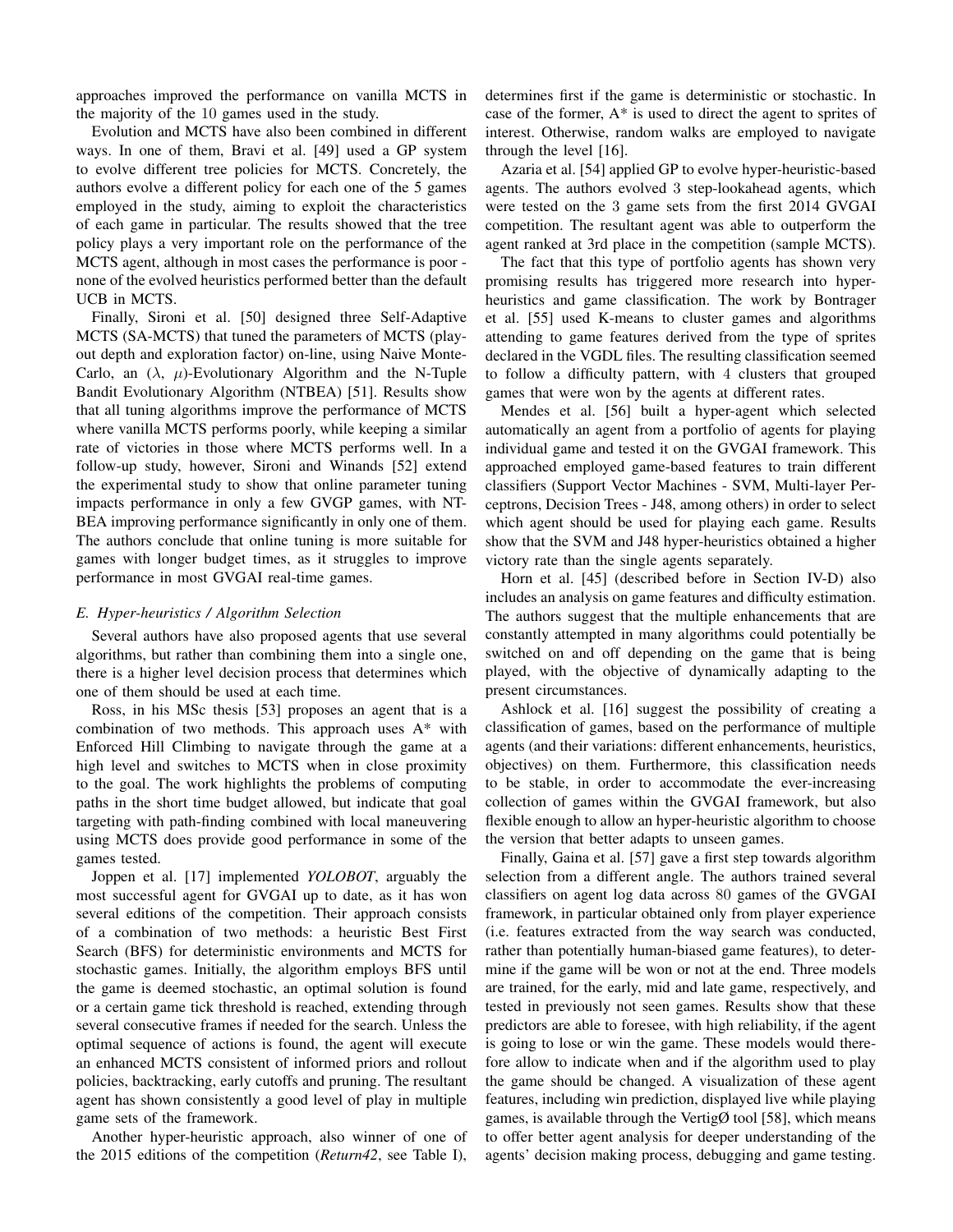## V. METHODS FOR TWO-PLAYER PLANNING

This section approaches agents developed by researchers within the Two-Player Planning setting. Most of these entries have been submitted to the Two-Player Planning track of the competition [9]. Two methods stood out as the base of most entries received so far, Monte Carlo Tree Search (MCTS) and Evolutionary Algorithms (EA) [10]. On the one hand, MCTS performed better in cooperative games, as well as showing the ability to adapt better to asymmetric games, which involved a role switch between matches in the same environment. EAs, on the other hand, excelled in games with long lookaheads, such as puzzle games, which rely on a specific sequence of moves being identified.

Counterparts of the basic methods described in Section IV-A are available in the framework as well, the only difference being in the One Step Lookahead agent which requires an action to be supplied for the opponent when simulating game states. The opponent model used by the sample agent assumes they will perform a random move (with the exception of those actions that would cause a loss of the game).

#### *A. Tree Search methods*

Most of the competition entries in the first 3 seasons (2016-2018) were based on MCTS (see Section IV-B). It is interesting to note that the 2016 winner won again in 2018 - highlighting the difficulty of the challenge and showing the need for more research focus on multi-player games for better and faster progress.

Some entries employed an Open Loop version of MCTS, which would only store statistics in the nodes of the trees and not game states, therefore needing to simulate through the actions at each iteration for a potentially more accurate evaluation of the possible game states. Due to this being unnecessarily costly in deterministic games, some entries such as *MaasCTS2* and *YOLOBOT* switched to Breadth-First Search in such games after an initial analysis of the game type, a method which has shown ability to finding the optimal solution if the game lasts long enough.

Enhancements brought to MCTS include generating value maps, either regarding physical positions in the level, or higher-level concepts (such as higher values being assigned to states where the agent is closer to objects it hasn't interacted with before; or interesting targets as determined by controllerspecific heuristics). The winner of the 2016 WCCI and 2017 CEC legs, *ToVo2*, also employed dynamic Monte Carlo roll-out length adjustments (increased with the number of iterations to encourage further lookahead if budget allows) and weighted roll-outs (the weights per action generated randomly at the beginning of each roll-out).

All agents use online learning in one way or another (the simplest form being the base Monte Carlo Tree Search backups, used to gather statistics about each action through multiple simulations), but only the overall 2016 and 2018 Championship winner, *adrienctx*, uses offline learning on the training set supplied to tune the parameters in the Stochastic Gradient Descent function employed, learning rate and mini batch size.

## *B. Evolutionary methods*

Two of the 2016 competition entries used an EA technique as a base as an alternative to MCTS: Number27 and CatLinux [10].

*Number27* was the winner of the CIG 2016 leg, the controller placing 4th overall in the 2016 Championship. Number27 uses a Genetic Algorithm (GA), with one population containing individuals which represent fixed-length action sequences. The main improvement it features on top of the base method is the generation of a value heat-map, used to encourage the agent's exploration towards interesting parts of the level. The heat-map is initialized based on the inverse frequency of each object type (therefore a lower value the higher the object number) and including a range of influence on nearby tiles. The event history is used to evaluate game objects during simulations and to update the value map.

*CatLinux* was not a top controller on either of the individual legs run in 2016, but placed 5th overall in the Championship. This agent uses a Rolling Horizon Evolutionary Algorithm (RHEA). A shift buffer enhancement is used to boost performance, specifically keeping the population evolved during one game tick in the next, instead of discarding it, each action sequence is shifted one action to the left (therefore removing the previous game step) and a new random action is added at the end to complete the individual to its fixed length.

No offline learning was used by any of the EA agents, although there could be scope for improvement through parameter tuning (offline or online).

#### *C. Opponent model*

Most agents submitted to the Two-Player competition use completely random opponent models. Some entries have adopted the method integrated within the sample *One Step Lookahead* controller, choosing a random but non-losing action. In the 2016 competition, *webpigeon* assumed the opponent would always cooperate, therefore play a move beneficial to the agent. *MaasCTS2* used the only advanced model at the time: it remembered Q-values for the opponent actions during simulations and added them to the statistics stored in the MCTS tree nodes; an  $\epsilon$ -greedy policy was used to select opponent actions based on the Q-values recorded. This provided a boost in performance on the games in the WCCI 2016 leg, but it did not improve the controller's position in the rankings for the following CIG 2016 leg. Most entries in the 2017 and 2018 seasons employed simple random opponent models.

Opponent models were found to be an area to explore further in [10] and Gonzalez and Perez-Liebana looked at 9 different models integrated within the sample MCTS agent provided with the framework [59]. *Alphabeta* builds a tree incrementally, returning the best possible action in each time tick, while *Minimum* returns the worst possible action. *Average* uses a similar tree structure, but it computes the average reward over all the actions and it returns the action closest to the average. *Fallible* returns the best possible action with a probability  $p = 0.8$  and the action with the minimum reward otherwise. *Probabilistic* involved offline learning over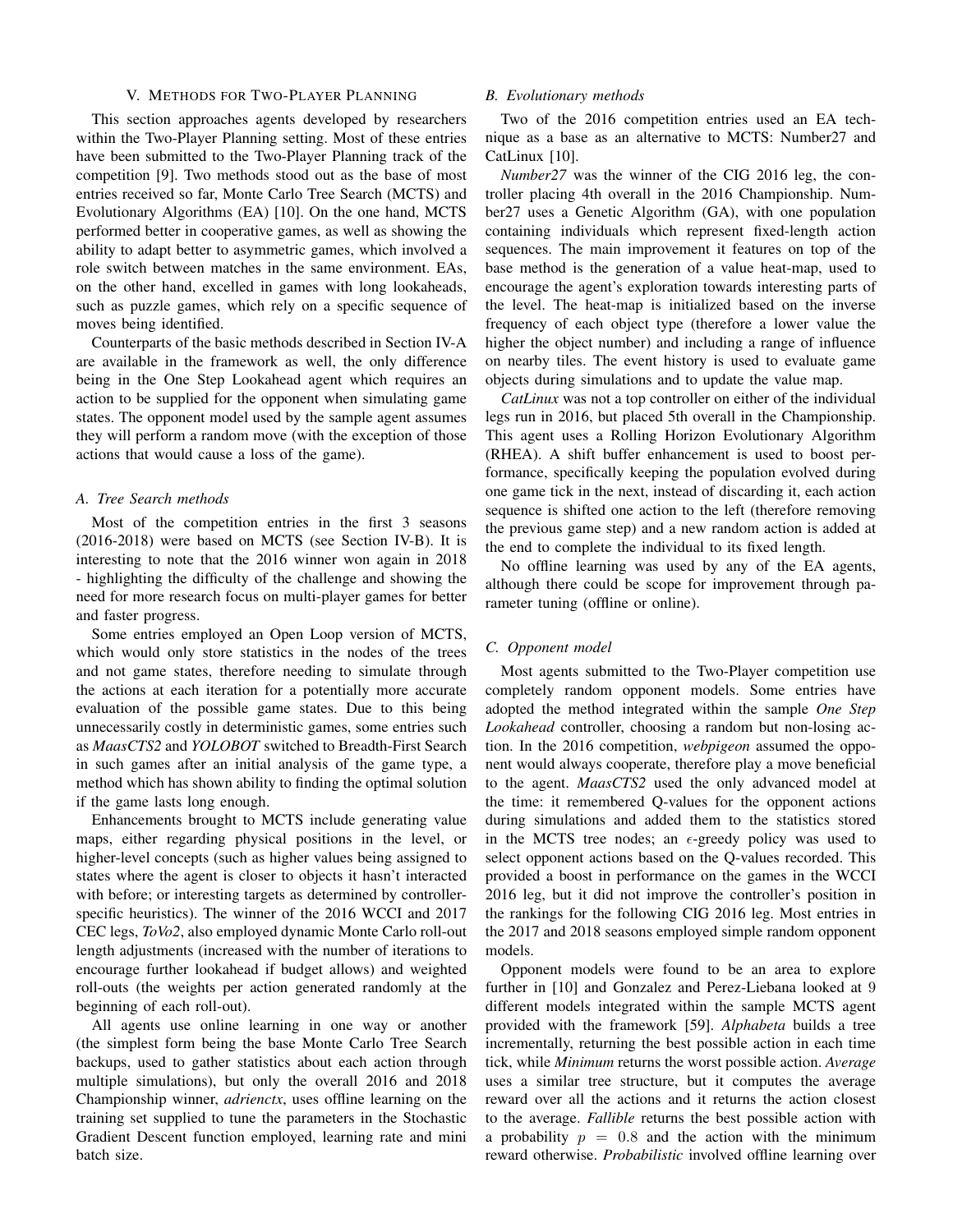20 games in the GVGAI framework in order to determine the probability of an MCTS agent to select each action, and then using these to determine the opponent action while playing online. *Same Action* returns the same action the agent plays, while *Mirror* returns its opposite. Finally, *LimitedBuffer* records the last  $n = 20$  actions performed by the player and builds probabilities of selecting the next action based on this data, while *UnlimitedBuffer* records the entire history of actions during the game. When all 9 opponent models were tested in a round robin tournament against each other, the probabilistic models achieve the highest win rates and two models, *Probabilistic* and *UnlimitedBuffer* outperforming a random opponent model.

Finally, the work done on two-player GVGAI has inspired other research on Mathematical General Game Playing. Ashlock et al. [60] implemented general agents for three different mathematical coordination games, including the Prisoner's Dilemma. Games were presented at once, but switching between them at certain points, and experiments show that agents can learn to play these games and recognize when the game has changed.

## VI. METHODS FOR SINGLE-PLAYER LEARNING

The GVGAI framework has also been used from an agent learning perspective. In this setting, the agents do not use the forward model to plan ahead actions to execute in the real game. Instead, the algorithms learn the games by repeatedly playing them multiple times (as *episodes* in Reinforcement Learning), ideally improving their performance progressively. This section describes first the approaches that tackled the challenge set in the single-player learning track of the 2017 and 2018 competitions, to then move to other approaches.

#### *A. Competition entries*

*1) Random agent:* A sample random agent, which selects an action uniformly at random at every game tick, is included in the framework (in both Java and Python) for the purposes of testing. This agent is also meant to be taken as a baseline: a learner is expected to perform better than an agent which acts randomly and does not undertake any learning.

*2) Multi-armed bandit algorithm: DontUnderestimateUchiha* by K. Kunanusont is based on two popular Multi-Armed Bandit (MAB) algorithms,  $\epsilon$ -Decreasing Greedy Algorithm and Upper Confidence Bounds (UCB). At any game tick T, the current *best* action with probability  $1 - \epsilon_T$  is picked, otherwise an action is uniformly randomly selected. The *best* action at time T is determined using UCB with increment of score as reward. This is a very interesting combination, as the UCB-style selection and the  $\epsilon$ -Decreasing Greedy Algorithm both aim at balancing the trade-off between exploiting more the best-so-far action and exploring others. Additionally,  $\epsilon_0$  is set to 0.5 and it decreases slowly along time, formalized as  $\epsilon_T = \epsilon_0 - 0.0001T$ . According to the competition setting, all games will last longer than 2, 000 game ticks, so  $\forall T \in \{1, ..., 2000\}$ ,  $0.5 \ge \epsilon_T \ge 0.3$ . As a result, random decisions are made for approximately 40% time.

*3) Sarsa: sampleLearner*, *ercumentilhan* and *fraBot-RL-Sarsa* are based on the State-Action-Reward-State-Action (Sarsa) algorithm [2]. The *sampleLearner* and *ercumentilhan* use a subset of the whole game state information to build a new state to reduce the amount of information to be saved and to take into account similar situations. The main difference is that the former uses a square region with fixed size centered at the avatar's position, while the latter uses a first-person view with a fixed distance. *fraBot-RL-Sarsa* uses Sarsa, and it uses the entire screenshot of the game screen as input provided by GVGAI Gym. The agent has been trained using 1000 episodes for each level of each game, and the total training time was 48 hours.

*4) Q-learning: kkunan*, by K. Kunanusont, is a simple Qlearning [2] agent using most of the avatar's current information as features, which a few exceptions (such as avatar's health and screen size, as these elements that vary greatly from game to game). The reward at game tick  $t+1$  is defined as the difference between the score at  $t + 1$  and the one at t. The learning rate  $\alpha$  and discounted factor  $\gamma$  are manually set to 0.05 and 0.8. During the *learning phase*, a random action is performed with probability  $\epsilon = 0.1$ , otherwise, the best action is selected. During the *validation phase*, the best action is always selected. Despite it's simplicity, it won the the first track in 2017. *fraBot-RL-QLearning* uses the Q-Learning algorithm. It has been trained using 1000 episodes for each level of each game, and the total training time was 48 hours.

*5) Tree search methods: YOLOBOT* is an adaption of the *YOLOBOT* planning agent (as described previously in Section IV-E). As the forward model is no more accessible in the learning track, the MCTS is substituted by a greedy algorithm to pick the action that minimizes the distance to the chosen object at most. According to the authors, the poor performance of *YOLOBOT* in the learning track, contrary to its success in the planning tracks, was due to the collision model created by themselves that did not work well.

#### *B. Other learning agents*

One of the first works that used this framework as a learning environment was carried out by Samothrakis et al. [61], who employed Neuro-Evolution in 10 games of the benchmark. Concretely, the authors experimented with Separable Natural Evolution Strategies (S-NES) using two different policies ( $\epsilon$ greedy versus softmax) and a linear function approximator versus a neural network as a state evaluation function. Features like score, game status, avatar and other sprites information were used to evolve learners during 1000 episodes. Results show that  $\epsilon$ -greedy with a linear function approximator was the better combination to learn how to maximize scores on each game.

Braylan and Miikkulainen [62] performed a study in which the objective was to learn a forward model on 30 games. The objective was to learn the next state from the current one plus an action, where the state is defined as a collection of attribute values of the sprites (spawns, directions, movements, etc.), by means of logistic regression. Additionally, the authors transfer the learnt object models from game to game, under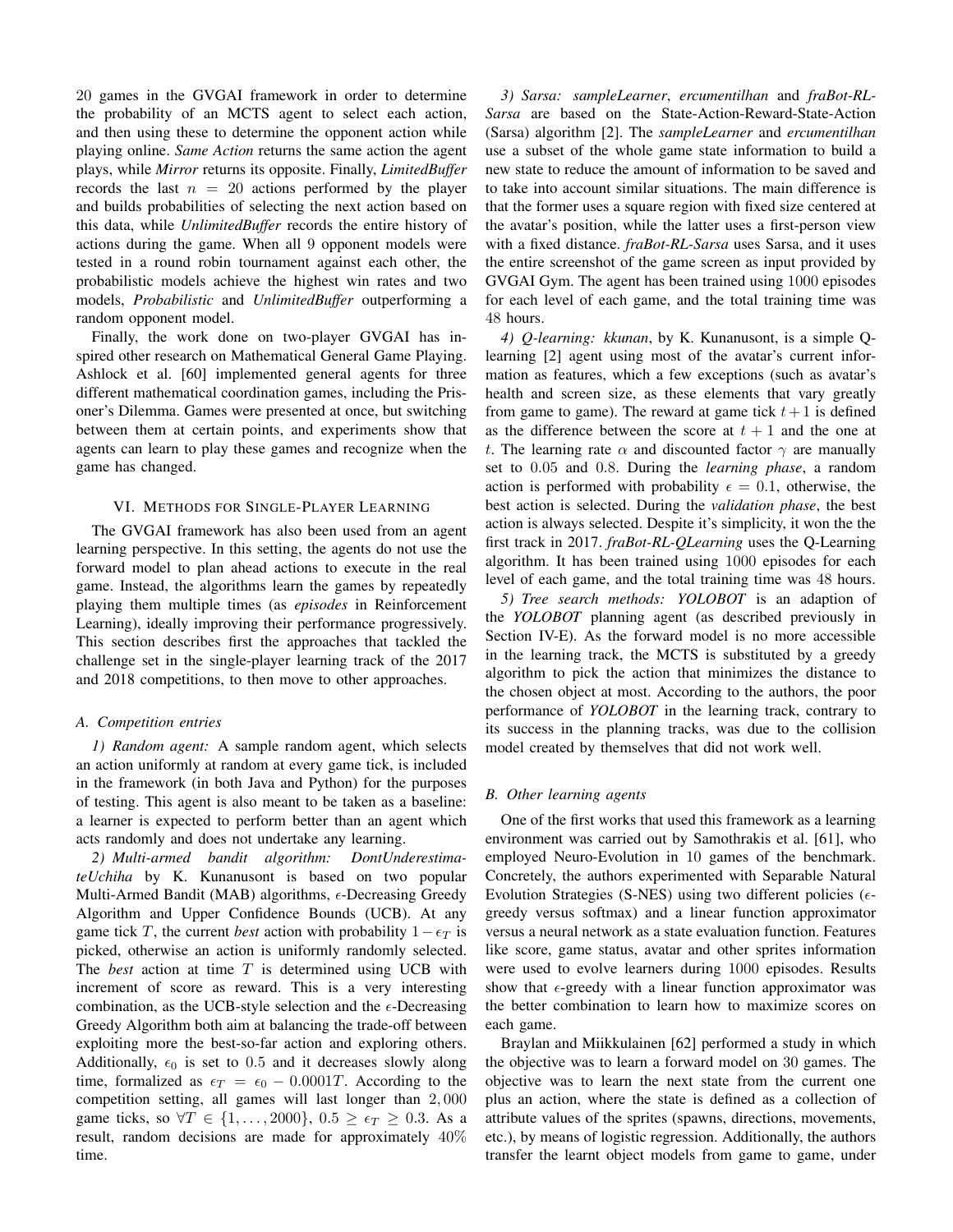the assumption that many mechanics and behaviours are transferable between them. Experiments showed the effective value of object model transfer in the accuracy of learning forward models, resulting in these agents being stronger at exploration.

Also in a learning setting, Kunanusont et al. [63], [64] developed agents that were able to play several games via screen capture. In particular, the authors employed a Deep Q-Network in 7 games of the framework of increasing complexity, and included several enhancements to GVGAI to deal with different screen sizes and a non-visualization game mode. Results showed that the approach allowed the agent to learn how to play in both deterministic and stochastic games, achieving a higher winning rate and game score as the number of episodes increased.

Apeldoorn and Kern-Isberner [65] proposed a learning agent which rapidly determines and exploits heuristics in an unknown environment by using a hybrid symbolic/sub-symbolic agent model. The proposed agent-based model learned the weighted state-action pairs using a sub-symbolic learning approach. The proposed agent has been tested on a single-player stochastic game, *Camel Race*, from the GVGAI framework, and won more than half of the games in different levels within the first 100 game ticks, while the standard Q-Learning agent never won given the same game length. Based on [65], Dockhorn and Apeldoorn [66] used exception-tolerant Hierarchical Knowledge Bases (HKBs) to learn the approximated forward model and tested the approach on the 2017 GVGAI Learning track framework, respecting the competition rules. The proposed agent beats the best entry in the learning competition organized at CIG-17 [66], but still performed far worse than the best planning agents, which have access to the real forward models.

Using the new GVGAI Gym, Torrado et al. [15] compared 3 implemented Deep Reinforcement Learning algorithms of the OpenAI Gym, Deep Q-Network (DQN), Prioritized Dueling DQN and Advance Actor-Critic (A2C), on 8 GVGAI games with various difficulties and game rules. All the three RL agents perform well on most of the games, however, DQNs and A2C perform badly when no game score is given during a game playing (only win or loss is given when a game terminates). These three agents have been used as sample agents in the learning competition organized at CIG-18.

Finally, Justesen et al. [67] implemented A2C within the GVGAI-Gym interface in a training environment that allows learning by procedurally generating new levels. By varying the levels in which the agent plays, the resulting learning is more general and does not overfit to specific levels. The level generator creates levels at each episode, producing them in a slowly increasing level of difficulty in response to the observed agent performance.

## *C. Discussion*

The presented agents differ between each other in the input game state (Json string or screen capture), the amount of learning time, the algorithm used. Additionally, some of the agents have been tested on a different set of games and

sometimes using different game length (i.e., maximal number of game ticks allowed). None of the agents, which were submitted to the 2017 learning competition, using the classic GVGAI framework, have used screen capture.

The Sarsa-based agents performed surprisingly bad in the competition, probably due to the arbitrarily chosen parameters and very short learning time. Also, learning 3 levels and testing on 3 more difficult levels given only 5 minutes learning time is a difficult task. An agent should take care of the learning budget distribution and decide when to stop learning a level and to proceed the next one.

The learning agent using exception-tolerant HKBs [66] learns fast. However, when longer learning time is allowed, it is dominated by Deep Reinforcement Learning (DRL) agents. Out of the 8 games tested by Torrado et al. [15], none of the tested 3 DRL algorithms outperformed the planning agents on 6 games. However, on the heavily stochastic game Seaquest, A2C achieved almost double score than the best planning agent, MCTS.

## VII. METHODS FOR LEVEL GENERATION

Different researchers used different approaches to generate levels for the GVGAI framework. The following subsection describes all known generators either included in the framework or developed during the competition.

## *A. Constructive methods*

Constructive generators are designed to generate levels based on general knowledge. For example: enemies should be away from the avatar, walls shouldn't divide the world into islands, etc. Based on the game the generator adjusts a couple of parameters and rules to fit the game as, for example, the number of non-playable characters (NPCs) in the generated level. Constructive generators don't need any simulations after generating the level. The following are the known constructive generators.

*1) Sample random generator:* This is the most naive method to generate a level. The generator first identifies solid sprites. Solid sprites block the avatar and all NPCs from moving and don't react to anything. The generator adds a selected solid sprite as a border for the generated level to prevent sprites from wandering outside the game screen. Followed by adding one of each character in the level mapping section to a random location in the level. This step ensures the game is playable. Finally, it adds a random amount of random sprites from the level mapping to random locations in the level.

*2) Sample constructive generator:* This generator uses some general game knowledge to generate the level. First, the generator calculates the level dimensions and the number of sprites in the level, then labels game sprites based on their interactions and sprite types. After that, it constructs a level layout using the solid sprites, to later add the avatar to a random empty location. After knowing the avatar position, the generator adds harmful sprites (those that can kill the avatar) in a far location from the avatar and adds other sprites at any random free locations. Finally, the generator makes sure that the number of goal sprites is sufficient to prevent winning or losing automatically when the game starts.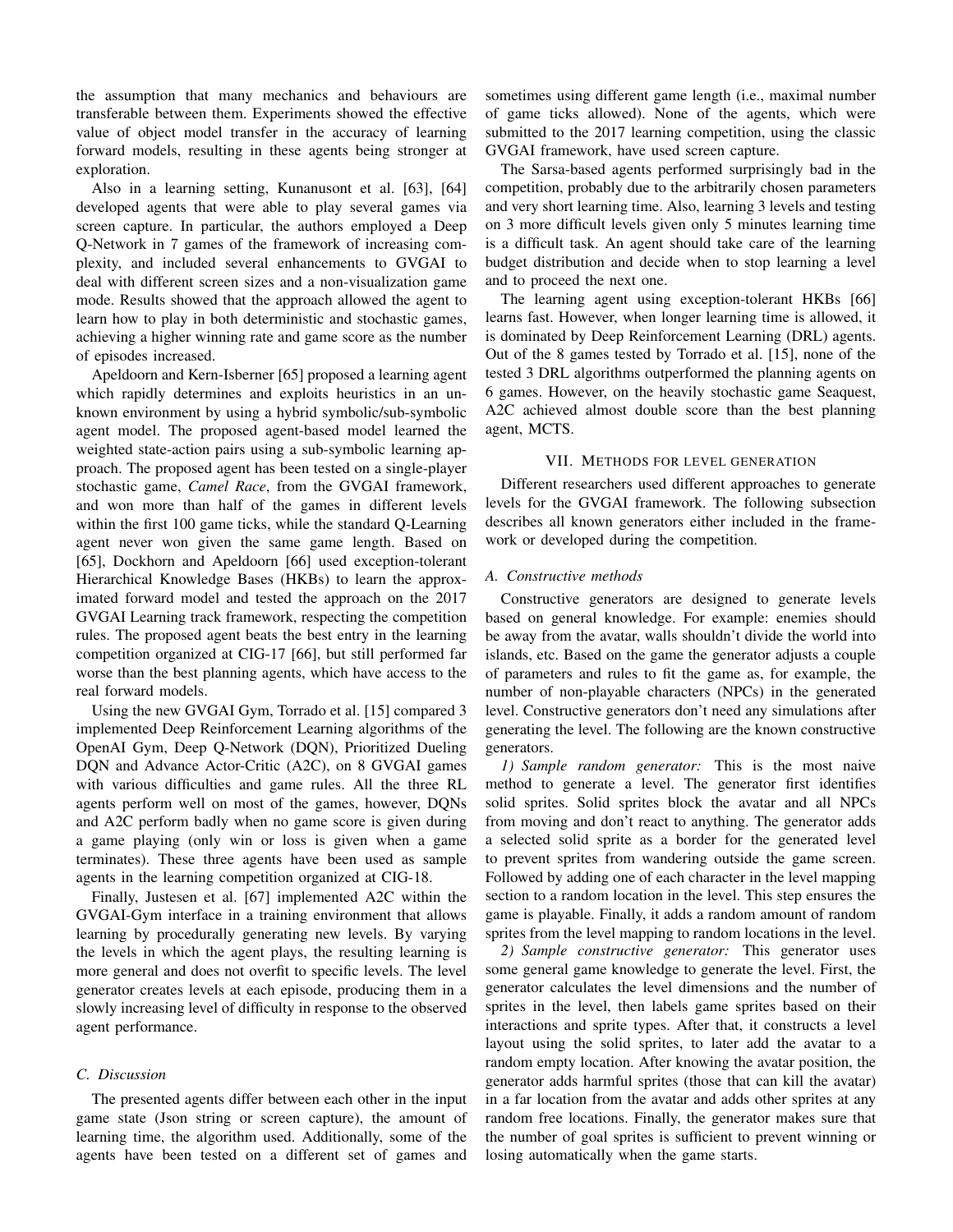*3) Easablade constructive generator:* This is the winner generator for the first level generator competition. The generator is similar to the sample constructive generator but it uses cellular automata to generate the level instead of layering the objects randomly. The cellular automata is run on multiple layers. The first layer is to design the map obstacles, followed by the exit and the avatar, then the goal sprites, harmful sprites, and others.

*4) N-Gram constructive generator:* This generator uses a n-gram model to generate the level. The generator records the player actions from a previous play-through. This action sequence is used to generate the levels using predefined rules and constraints. For example, if the player uses the USE action quite often, the generator will include more enemies in the level. The n-gram is used to specify the rules. Instead of reacting to each separate action, the model reacts to a n-sequence of actions. During the generation process, the algorithm keeps track of the number and position of every generated object to ensure the generated sprites do not overpopulate the level. A single avatar sprite is placed in the lower half of the level.

*5) Beaupre's constructive pattern generator:* In this work, Beaupre et al. [68] automatically analyzed 97 different games from the GVG-AI framework using a 3x3 sliding window over all the provided GVG-AI levels. They constructed a dictionary of all the different patterns (they discovered 12, 941 unique patterns) with labels about the type of objects in them. The constructive generator starts by checking if the game contain solid sprites (sprites that doesn't allow player to pass through them). If that was the case, the generator fills the edges using border patterns (patterns that contain solid sprites and exists on the edge of the maps). The rest of the game area is filled by random selecting of patterns that maintain the following two heuristics: 1) only one avatar sprite should be found in the level; and 2) all non solid game areas area connected.

### *B. Search-based methods*

Search-based generators use simulations to make sure the generated level is playable and better than just placing random objects. The following are the known search-based generators.

*1) Sample genetic generator:* This is a search-based level generator based on the Feasible Infeasible 2 Population Genetic Algorithm (FI2Pop). FI2Pop is a GA which uses 2 populations, one for feasible chromosomes and the other for infeasible chromosomes. The feasible population tries to increase the difference between the OLETS agent (see Section IV-B) and one-step look ahead, while the infeasible population tries to decrease the number of chromosomes that violate the problem constraints (i.e. at least one avatar in the game, the avatar must not die in the first 40 steps, etc.). Each population evolves on its own, where the children can transfer between the two populations. This generator initializes the population using sample constructive generator.

*2) Amy12 genetic generator:* This generator is built on top of the sample genetic generator. The main idea is to generate a level that fits a certain suspense curve. Suspense is calculated at each point in time, by calculating the number of actions that leads to death or tie using the OLETS agent. The algorithm modifies the levels to make sure the suspense curve is not constant during the life time of the game. Good generators are aimed at producing 3 suspense peeks with values of 50% (where half of the actions, on average lead to losing the game). One of the advantages of using this technique that it makes sure that the generated level is winnable. Games that are hard to win will have a higher peak in the suspense curve, which is not valued highly by the generator.

*3) Jnicho genetic generator:* This generator [69] uses a standard GA with similar crossover and mutation operators to the sample GA. The fitness function used is a combination between the score difference and the constraints specified in the sample genetic generator. The score difference is calculated between an Monte Carlo Tree Search agent and One Step Look Ahead agent. The score difference is normalized between 0 and 1 to make sure it won't overshadow the constraint values.

*4) Number13 genetic generator:* This is a modified version of the sample genetic generator. These modifications includes using adaptive crossover mechanism, adaptive mutation rate, a better agent than OLETS, and allowing crossover between feasible and infeasible population, which is not allowed in the sample genetic generator.

*5) Sharif 's pattern generator:* This generator is still work in progress. Sharif et al. [70] identified 23 different patterns by analyzing the grouping of different game sprites from several GVG-AI games. They are working now on using these design patterns as a fitness function for a search based generator.

*6) Beaupre's evolutionary pattern generator:* Similar to Beaupre's constructive pattern generator in section VII-A5, they used the constructed dictionary for designing a search based generator. They modified the sample genetic generator provided with the framework to work using patterns instead of using game sprites. They also initialized the generator using the constructive version to speed up the generation process.

#### *C. Constraint-based methods*

*1) ASP generator:* This generator [71] uses Answer Set Programming (ASP) to generate levels. The main idea is to generate ASP rules that generate suitable levels for the current game. The generated rules consists of three different types. The first type are basic rules, which are based on specific decisions to keep the levels simple (for instance, levels can only have one sprite per tile). The second type are game specific rules, which are extracted from the game description file. An example is the identification of singleton sprites that should only have one sprite in the level. The last type are additional rules to minimize the search space. These rules limit the minimum and maximum number of each sprite type. All the rules are evolved using evolutionary strategy with the algorithm performance difference between *sampleMCTS* and a random agent as the fitness function.

## *D. Discussion*

The presented generators differ in the amount of time needed to generate a level and the features of the generated content. The constructive generators take the least amount of time to generate a single level without a guarantee that the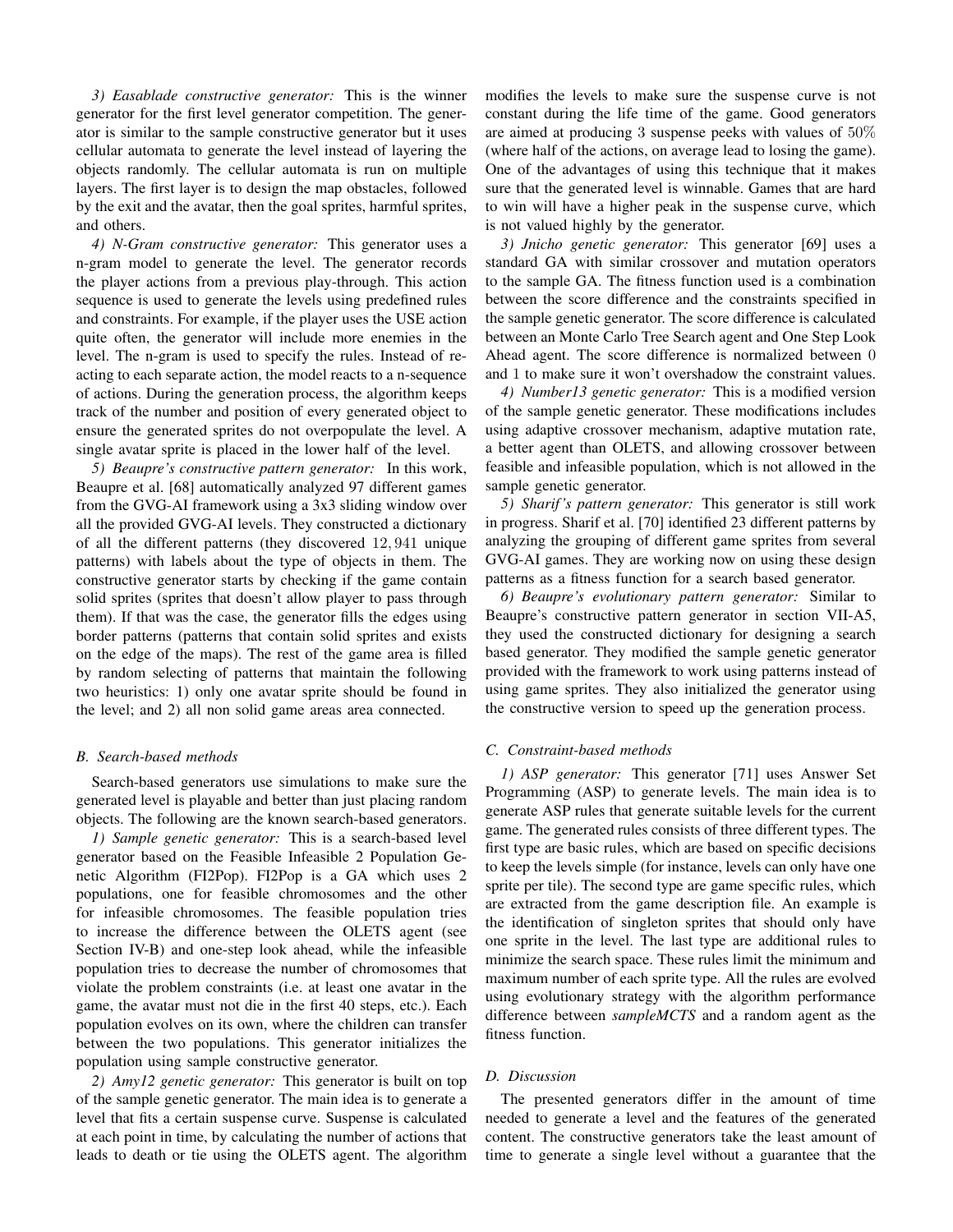generated level is beatable. On the other hand, both searchbased and constraint-based generators take longer time but generate challenging beatable levels as they use automated playing agents as a fitness function. The constraint-based generator only takes long time to find an ASP generator which could be used to generate many different levels as fast as the constructive generators, while search-based generators take a long time to find a group of similar looking levels.

For the generators that participated in the GVG-AI level generation competition (Easablade, Amy12, Jnicho, and Number13), they have been evaluated during IJCAI 2016 by asking the conference delegates to play two randomly selected levels and choose a preferred one. Each generator was used to generate 3 levels for 4 different games (The Snowman, Freeway, Run, and Butterflies). Easablade was chosen most often  $(78.4\%)$ , followed by Number13, amyP2 and jnicho  $(40.3\%$ , 39.13% and 34.54%, respectively). The winner, Easablade, generated fewer objects than the opponents and nice looking layouts produced by the cellular automata, which is likely is the main reason behind its victory. Most of the generated levels by Easablade, however, were either unbeatable or easy compared to the other generators.

## VIII. METHODS FOR RULE GENERATION

This section describes the different algorithms that are included in the framework or have been found in the literature [72] toward generating rules for the GVG-AI framework.

#### *A. Constructive methods*

Constructive methods are algorithms that generate the rules in one pass without the need to play the game. The constructive methods often incorporate knowledge about game design to generate more interesting games.

*1) Sample random generator:* This is the simplest generator provided with the framework. The main idea is to generate a game that compiles with no errors. For example, the game shouldn't contain interactions such as killing the end of screen (EOS) sprite. The algorithm starts by generating a random number of interactions by selecting two random sprites (including EOS) and a random interaction rule one by one. The algorithm checks that every interaction is valid before adding it to the generated game. After generating the random interactions, the algorithm generates two termination conditions, one for winning and one for losing. The losing condition is fixed to the avatar being killed, while the winning is either winning the game after a random amount of frames or winning the game when certain sprite count reaches zero.

*2) Sample constructive generator:* This is a more complex generator that utilizes knowledge about VGDL language and level design to generate more interesting games. The algorithm starts by classifying the game sprites into different categories, such as wall sprites (those that surround the level), collectible/harmful sprites (immovable sprites that cover around 10% of the level), spawner sprites (sprites that spawn another), etc. For each type of sprite, the algorithm has rules to generate interactions based on them. For example, harmful sprites kill the avatar on collision, wall sprites either prevent any movable object from passing through or kill the movable object upon collision, etc. For more details about the rules, the reader is referred to [12]). After the game interactions are generated, two termination conditions are generated, one for winning and one for losing. The losing condition is fixed to the avatar's death, while the winning condition depends on the current sprites. For example: if collectible sprites exist in the current definition, the winning condition is set to collect them all.

## *B. Search-based methods*

Search-based methods use a search based algorithm to find a game based on certain criteria that ensure the generated game have better rules than just randomly choosing them.

*1) Sample genetic generator:* Similar to the level generation track, the search based algorithm uses FI2Pop to evolve new games. As discussed before, FI2Pop keeps two populations one for feasible games and the other for infeasible games. The infeasible games tries to become feasible by satisfying multiple constraints such as minimizing the number of bad frames (frames contains sprites outside the level boundaries) under certain threshold, the avatar doesn't die in the first 40 frames, etc. On the other hand, the feasible chromosomes try to maximize its fitness. The fitness consists of two parts, the first part is to maximize the difference in performance between the OLETS and MCTS agents, and the difference between MCTS and random agent. The second part is to maximize the number of interaction rules that fires during the simulation of the generated game.

*2) Thorbjørn generator:* This generator [72] is similar to the sample genetic generator. It tries to maximize the difference between the performance of different algorithms. This generator uses evolutionary strategies with mutation and crossover operators to generate an entire game instead of an interaction set and termination conditions.

## *C. Discussion*

Similar to the level generators, the difference between the different generators is the time used in creation and the features in the output game. The constructive methods take less time but do not guarantee different games or playability, while the search-based generators take long time to generate one game, attempting to satisfy the playability constraints using automated playing agents. *Thorbjorn* is the only generator that creates the whole game, not only the interaction rules and termination conditions, which makes it harder to compare to the rest of the generators.

The remaining ones are the 3 sample generators that come with the framework, which are compared to each other by doing a user study on the generated games [12]. The generators are used to generate 3 new games for 3 different levels (Aliens, Boulderdash, and Solarfox). The participants in the study were subjected to two generated games by two randomly selected generators and asked to pick the one they prefer. The constructive generator was the preferred one (chosen 76.38% of the time), followed by the genetic (44.73%) and random (24.07%) generators. An explanation for the low preference shown for the genetic generator could be its fitness function: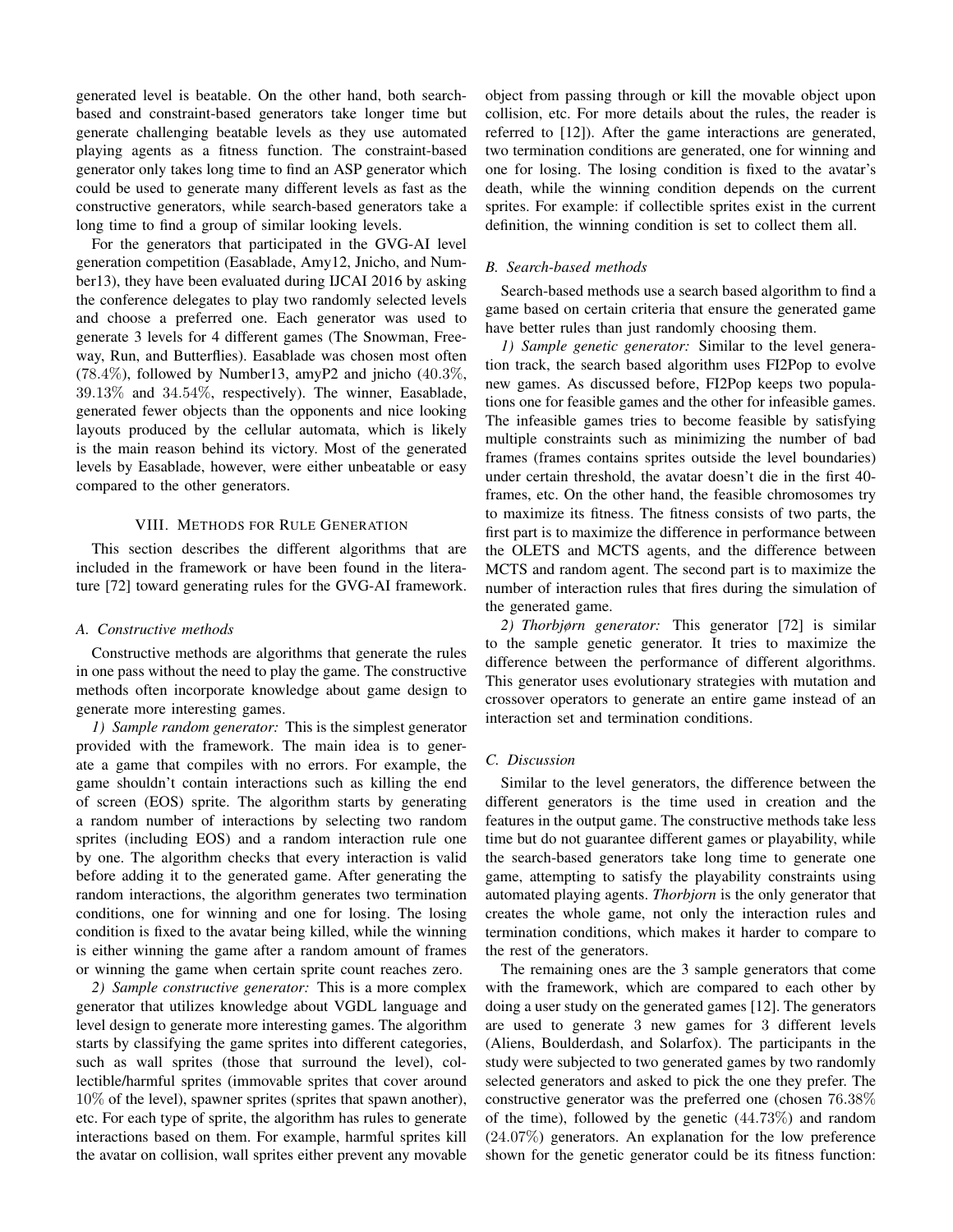it incorporates a constraint that tries to make sure that the game sprites are always in the playing area. This constraint caused the GA in the current allocated time to favor games that limit considerably the movement of the sprites.

## IX. RESEARCH THAT BUILDS ON GVGAI

#### *A. Learn the domain knowledge*

Beside the work relevant to the learning competition, there are some other research work around Reinforcement Learning using the GVGAI framework. Narasimhan et al. [73] combined a differentiable planning module and a model-free component to a two-part representation, obtained by mapping the collected annotations for game playings to the transitions and rewards, to speed up the learning. The proposed approach has been tested on 4 GVGAI single-player games and shown its effectiveness on both transfer and multi-task scenarios on the tested games. The GVGAI Learning Competition proposes to use a screenshot of the game screen (at pixel level) at every game tick to represent the current game state. Instead of directly using the screen-shot, Woof and Chen [74] used an Object Embedding Network (OEN), which extracted the objects in the game state and compressed object feature vectors (e.g., position, distance to the nearest sprite, etc.) into one single fixed-length feature vector. The DRL agent based on OEN has been evaluated on 5 of the GVGAI single-player games and showed various performance levels on the tested games [74].

#### *B. AI-assisted game design*

Machado et al. [75] implemented a recommender system based on the VGDL to recommend game elements, such as sprites and mechanics. Then, the recommender system was expanded to *Cicero* [76], [77], an AI-assisted game design and debugging tool built on top of the GVGAI. *Cicero* has a statistics tool of the interactions to help figuring out the unused game rules; a visualization system to illustrate the information about game objects and events, a mechanics recommender, a query system [78] for in-game data, a playtrace aggregator, a heatmap-based game analysis system and a retrospective analysis application *SeekWhence* [79]. The gameplay sessions by human players or AI agents can be recorded and every single frame at every game tick can be easily extracted for further study and analysis.

Recently, Liu et al. [80] applied a simple Random Mutation Hill Climber (RMHC) and a Multi-Armed Bandit RMHC together with resampling methods to tune game parameters automatically. Games instances with significant skill-depth have been evolved using GVGAI agents. Furthermore, Kunanusont et al. [51] evolved simultaneously the GVGAI agents as part of the game (opponent models).

Guerrero et al. [81] explored five GVGAI agents using four different heuristics separately on playing twenty GVGAI games, allowing different behaviors according to the diverse scenarios presented in the games. In particular, this work explored heuristics that were not focused on winning the game, but to explore the level or interact with the different sprites of the games. These agents can be used to evaluate generated games, thus help evolve them with preferences to particular behaviors.

Khalifa et al. [82] modified MCTS agents by editing the UCT formula used in the agent. Human playing data has been used for modeling to make the modified agents playing in a human-like way. Primary results showed that one of the studied agents achieved a similar distribution of repeated actions to the one by human players. The work was then extended by Bravi et al. [49], in which game-play data have been used to evolve effective UCT alternatives for a specific game. The MCTS agents using new formulas, with none or limited domain information, are compared to a standard implementation of MCTS (the *sampleMCTS* agent of GVGAI) on the game *Missile Command*. Applying the UCT alternatives evolved using game-playing data to a standard MCTS significantly improved its performance.

Besides designing games and the agents used in them, the automatic generation of video game tutorials (aimed at helping players understanding how to play a game) is also an interesting sub-field of study. Green et al. [83] pointed out that the GVGAI Framework provides an easy testbed for tutorial generation. The game rules in GVGAI are defined in VGDL, therefore the tutorial generation can be easily achieved by reading and translating VGDL files. Further Green et al. [84] build a system (AtDelfi) that generates tutorials using the VGDL file and automated AI agents. AtDelfi reads the VGDL file and build a graph of interactions between the game sprites. AtDelfi analyzes the graph to identify the winning path (sequence of nodes starting from player sprite that leads to the winning condition in the graph), losing paths (sequence of nodes starting from the losing condition till there is no dependency), and score path (sequence of nodes starting from player sprite that leads to score change in the graph). These paths are represented as text and videos that explain to the user how to play the game. The text is generated using a string replacement method to generate a human readable instructions, while the videos are recorded using a group of automated agents that won the General Video Game Playing Competition [8] and record every group of frames that cause one of the interactions on the path to trigger.

A more recent work by Anderson et al. [85] focused on designing deceptive games to deceive AI agents and lead the agents away from a globally optimal policy. Designing such games helps understand the capabilities and weaknesses of existing AI agents and can serve at a preparation step for designing a meta-agent for GVGP which combines the advantages of different agents. The authors categorized the deceptions and imported various types of deception to the existing GVGAI games by editing the corresponding VGDL files. The agents submitted to the GVGAI single-player planing competition have been tested on the new games. Interestingly, the final ranking of the agents on each of the games differed significantly from the rankings in the GVGAI competition. The new designed deceptive games successfully explored the weaknesses of agents which have performed well on the test set of the official competition.

Finally, C. Guerrero-Romero et al., in a vision paper [86], proposed a methodology that consists of the use of a team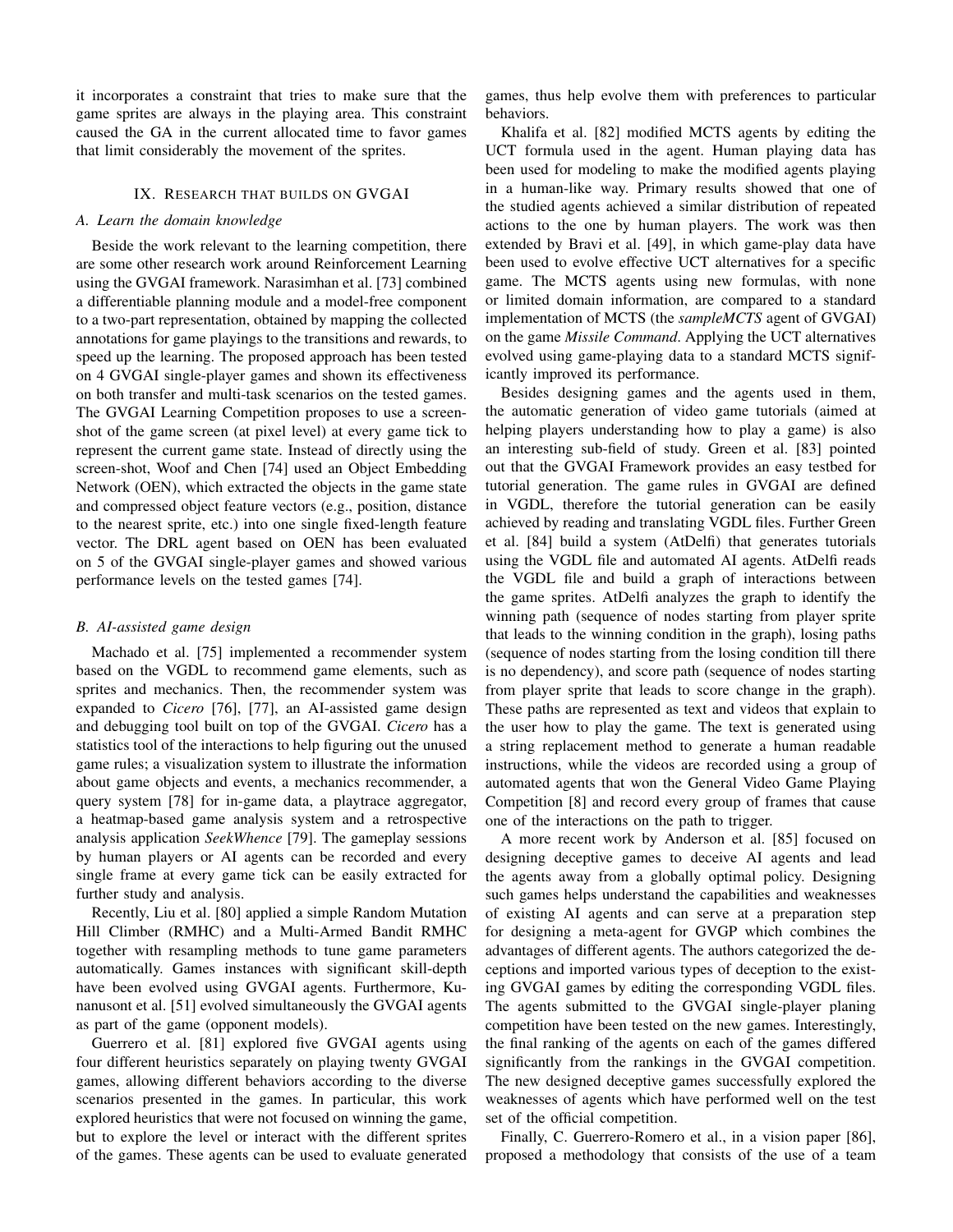of general AI agents with differentiated skill levels and goals (winning, exploring, eliminating sprites, collecting items, etc.). The methodology is aimed at aiding game design by analyzing the performance of this team of agents as a whole and the provision of logged and visual information that shows the agent experience through the game.

### *C. Game generation with RAPP*

Nielsen et al. [87] proposed Relative Algorithm Performance Profile (RAPP) as a measure of relative performance of agents and tested their approach on different general gameplaying AI agents using GVGAI framework. The authors showed that well-designed games have clear skill-depth, thus being able to distinct good or bad players. In other words, a strong agent or human player should perform significantly better than a weak agent or human player over multiple playings on well-designed games. For instance, a skillful agent is expected to perform better than a random agent, or one that does not move.

Then, Nielsen et al. [72] integrated the differences of average game scores and win rate between any agent and a random agent to the evaluation of new games either randomly generated or generated by editing existing GVGAI games. Though most of the resulted games are interesting to play, there are some exceptions, in which the core challenge of the game has been removed. For instance, the enemy can not heart the player, which makes it no more an enemy. But it still provides useful starting points for human designers.

Kunanusont et al. [51] extended the idea of RAPP. Five GVGAI agents and a deterministic agent designed for the tested Space Battle Game are used as the candidate opponent, which is considered as part of the game to be evolved. Two GVGAI agents, One Step Look Ahead (weak), MCTS (strong) and the deterministic agent (mediocre), are used to play multiple times the evolved game for evaluation. The evaluation function is defined as the minimum of the difference of game scores between the strong and mediocre agents, and the difference of game scores between the mediocre and weak agents, aiming at generating games that can clearly distinguish stronger agents and weak agents.

Recently, Kunanusont et al. [88] used the NTBEA to evolve game parameters in order to model player experience within the game. The authors were able to find parameterizations of three games that, when played by MCTS and RHEA agents, produce predefined and different score trends.

#### *D. Robustness testing*

Perez-Liebana et al. [89] ran a study on the winners of the 2014 and 2015 editions of the single player planning competition in order to analyze how robust they were to changes in the environment with regards to actions and rewards. The aim of this work was to analyze a different type of generality: controllers for this framework are developed to play in multiple games under certain conditions, but the authors investigated which could be the effect of breaking those compromises: an inaccurate Forward Model, an agent that does not execute the move decided by the algorithm or score penalties incurred by performing certain actions.

An interesting conclusion on this study is that, once the conditions have been altered, sample agents climb up to the top of the rankings and the good controllers behave worse. Agents that rely on best first search or A\* (such as *YOLOBOT* or *Return42*, already described in this paper) handled noise very badly. MCTS also showed to be quite robust in this regard, above other Rolling Horizon agents that could not cope so well with these changes. This work also reinforced the idea that the GVGAI framework and competition are also robust. Despite the changes in the performance of the agents, some controllers do better than others under practically all conditions. The opposite (rankings depending only on noise factors, for instance) would mean that the framework is fragile.

More recently, Stephenson et al. [90] have pointed out that the selection of a proper subset of games for comparing a new algorithm with others is critical, as using a non-suitable representative subset may have a bias to some algorithms. More general, the questions is, given a set of sample problems, how to sample a subset as fair as possible for the algorithms to be tested, and to avoid the bias to any of the algorithms. The authors use an information-theoretic method in conjunction with game playing data to assist in the selection of GVGAI games. Games with higher information gains are used for testing a new agent.

## X. DISCUSSION AND OPEN RESEARCH PROBLEMS ON SINGLE- AND TWO-PLAYER PLANNING

The single- and two-player planning versions of GVGAI are the ones that have received most attention and research. Despite their popularity and efforts, the best approaches rarely surpass an approximately 50% victory rate in competition game sets, with very low victory rate in a great number of games. Similarly, different MCTS and RHEA variants (including many of the enhancements studied in the literature) struggle to achieve a higher than 25% victory rate in all (more than a hundred) single-player games of the framework. Therefore, increasing performance in a great proportion of games is probably the most challenging problem at the moment.

Literature shows multiple enhancements on algorithms and methods aiming to improve this performance, but in the vast majority of cases the improvements only affect a subset of games or certain configurations of the algorithms. While this is understandable due to the nature of general video game playing, it also shows that the current approaches does not work in order to reach truly general approaches that work across board.

The work described in this survey has shown, however, interesting insights that can point us in the right direction. For instance, several studies show that using more sophisticated (i.e. with  $A^*$  or other methods such as potential fields) distances to sprites as features works better than Euclidean distances. The downside is that computing these measurements take an important part of the decision time budget, which can't be used in case it is needed for some games or states where the best action to take is not straight-forward.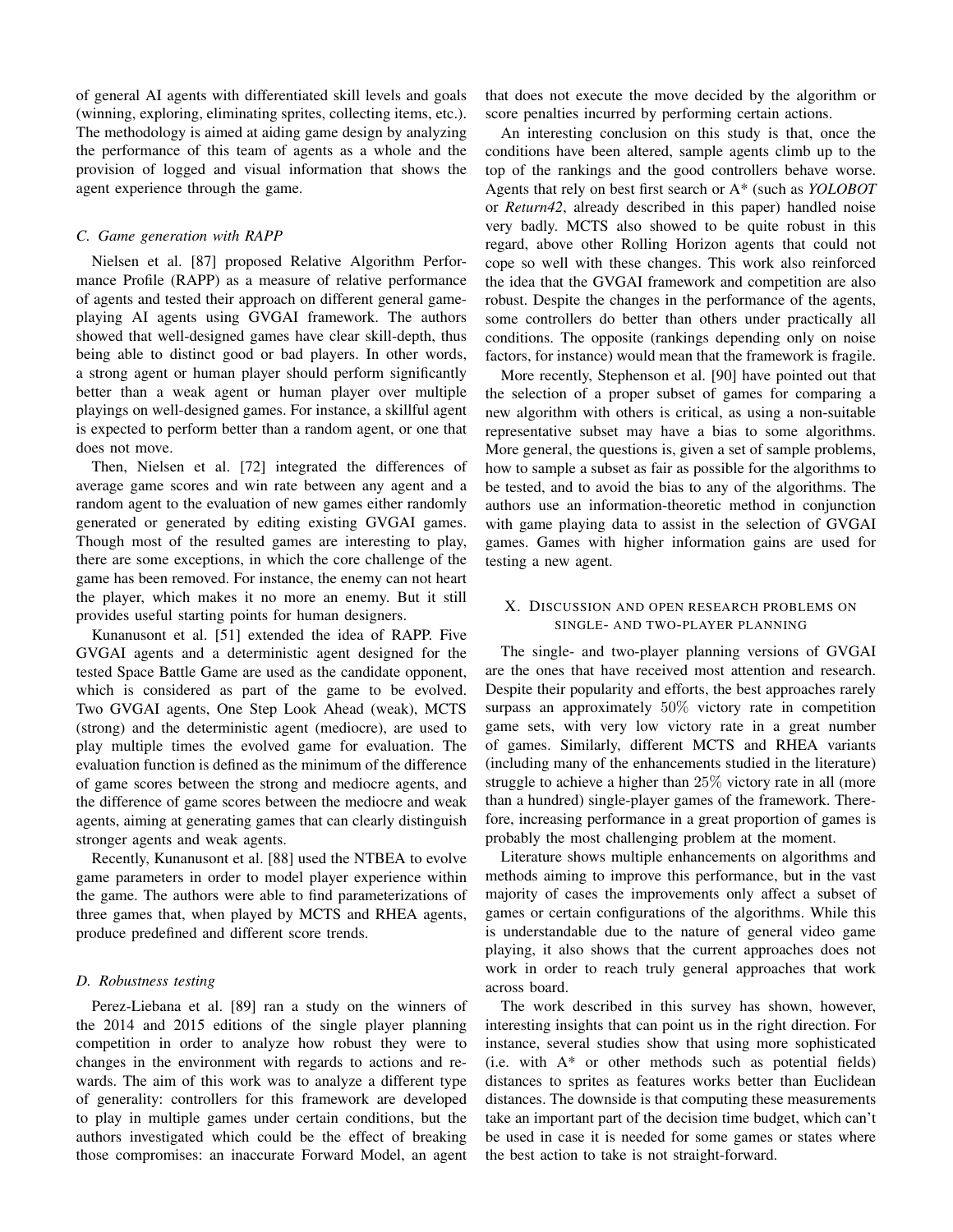In general, one could say that one of the main points to address is how to use the decision time more wisely. Some approaches tried to make every use of the forward model count, like those agents that attempt to learn facts about the game during the rollouts of MCTS. Again, some attempts in this direction have provided marginal improvements, but the problem may be trying to design a general feature *extractor*. In other words, what we try to learn is influenced by what we know about existing games (i.e. some sprites are good, other are bad, some spawn other entities and there are sprites - resources - that the avatar can collect). Some games may require features that have not been thought of, especially because the challenge itself presents games that have not been seen before.

Another improvement that has been tried in several studies is the use of macro-actions (in most cases, a repetition of an action during several consecutive steps) to i) make the action space coarser; and ii) make a better use of the time budget. Again, these modifications have improved performance in certain games (including some that had not been won by any algorithm previously) but they either did not have an impact in others, or they made the performance worse. It is likely that different games can benefit from different macro-action lengths (so work could be done on trying to automatically and dynamically adapt the number of times the action is repeated) but also of more complex structures that allow for high-level planning. In fact, games that require high-level planning are still an open problem to be solved in this setting.

Games classification and the use of hyper-heuristics are also an interesting area for research. Some of the best approaches up to date, as YOLOBOT, do make a differentiation between stochastic and deterministic games to later use one or another algorithm. An open challenge is how to make this classification more accurate and detailed, so an approach could count on a portfolio of (more than 2) algorithms that adapt to every game. Attempts have been made to classify with game features, but results suggest that these classifications and the algorithms used are not strong enough. Devising more general features for this, maybe focused on the agent game-play experience rather than game features, is a line of future research.

All these unsolved issues apply to both single- and twoplayer settings, although the latter case adds the difficulty of having an opponent to compete or collaborate with. There are two open problems that arise from this: first, no study has been made that tries to identify the game and behavior of the opponent as collaborative or competitive. Analysis of the other player's intentions can be seen as a sub-field on its own, only that in this case we add the general game playing component to it. Secondly, some advancements have been done in using opponent models that go beyond random, but investigation in more complicated opponent models that better capture and learn the behavior of the other player could potentially yield better results.

Beside the development of agents for game playing, AIassisted game design, automatic game testing and game debugging using GVGAI agents have attracted researchers' attention. Some work around evolving game skill-depth using relative performance between GVGAI agents have been done recently, and most of this work has been focused on Relative Algorithm Performance Profiles (RAPP), where *performance* is measured in terms of how well the agents play the given games. However, it is sensible to explore other aspects of agent game-play to influence game design. Factors like the amount of level explored by different agents (so a generator favors those levels or games that allow for a wider exploration, or maybe a progressive one), their decisiveness [91] on selecting the best action to take or the entropy of their moves can also be used to this end.

## XI. EDUCATIONAL USE OF GVGAI

The GVGAI framework has been used to provide engaging assignments for taught modules, and as the basis for many MSc dissertation projects. The descriptions below give an idea of the educational uses of GVGAI but are not intended to be an exhaustive list.

## *A. Taught Modules*

GVGAI has been used in at least two distinct ways within taught modules. The most typical way is to use design specific aspects of the course around the framework, teaching the students about the main concepts of GVGAI with examples of how to write agents for the selected tracks. This is then followed up with an assignment, where a significant weight is given to how well each student or group's entry performs in the league. Several institutions have run private leagues for this, including Otto Von Guericke Universität Magdeburg, University of Essex, University of Muenster, Universidad Carlos III de Madrid, Universidad de Malaga and New York University. Running a private league means the course supervisor has full control over the setup of the league, including when students can enter and how thoroughly the entries are evaluated, and the set of games to evaluate them on. For the 2-player track, this also allows control over the opponents chosen. The Southern University of Science and Technology and the Nanjing University have also used GVGAI framework in their AI modules, without running a private league, as assignments when teaching search or reinforcement learning methods.

Another use-case in taught modules is to teach the VGDL part of framework, then set the development of novel and interesting games as the assignment. This was done to good effect at IT University of Copenhagen, where the students produced a number of challenging puzzle games that were later used in the training and validation sets of the planning track. A similar approach was taken in a module on AI-Assisted Game Design at the University of Essex, where planning track games were also produced.

#### *B. MSc Dissertation Projects*

GVGAI offers an extensive range of interesting research challenges, some of which have been addressed in MSc dissertation projects. The majority of the ones we are aware of have focused on the single-player planning track, but this is not surprising as it was the first track to be developed. The singleplayer planning track also has the benefit of providing some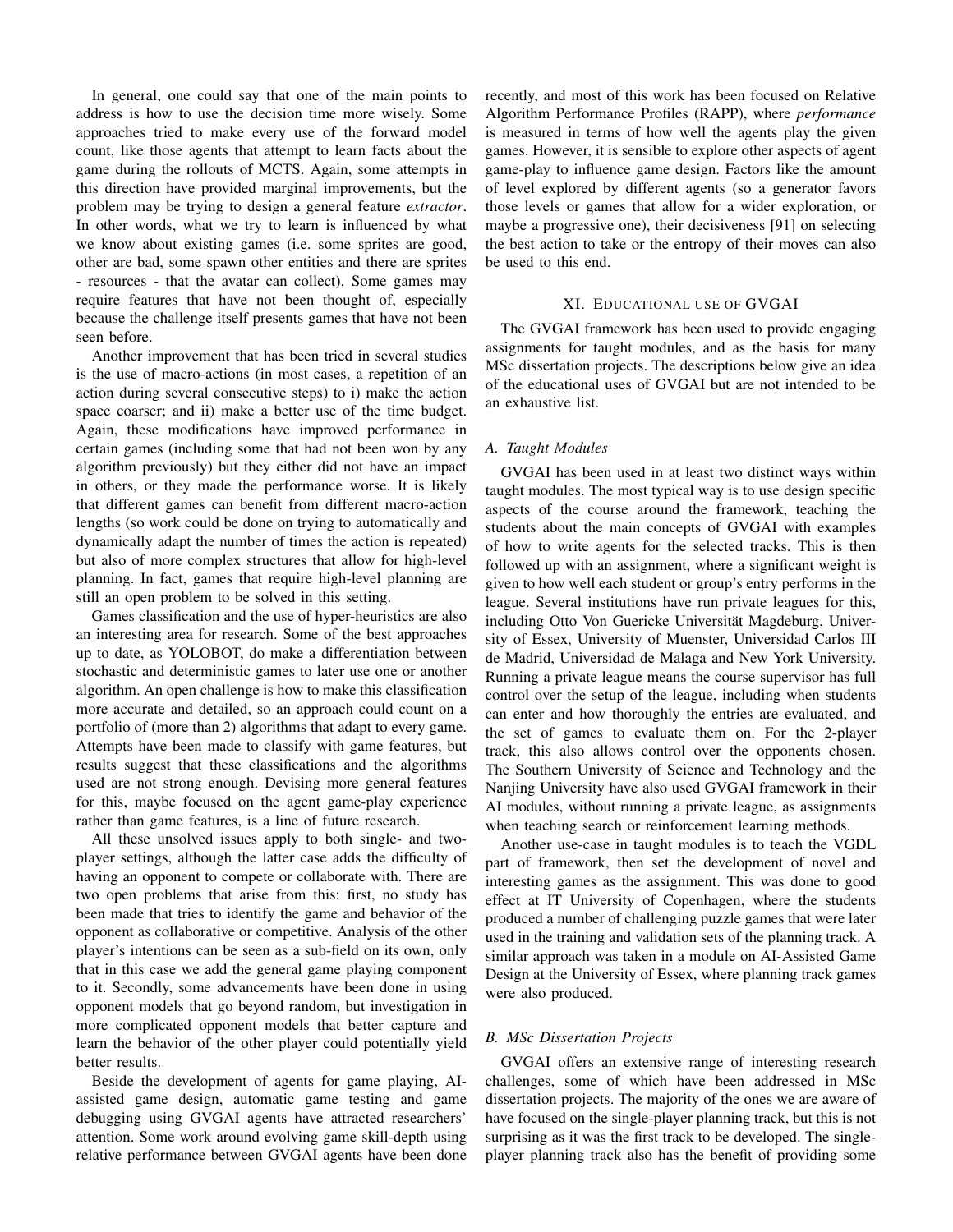good sample agents as starting points for further work either in the sense of extending the sample agents to achieve higher performance, or using the sample agents as a useful source of comparison. A good example is the work on MCTS with options, in which options refer to action sequences designed for specific subgoals. The version with options significantly outperformed the sample MCTS agent on most of the games studied: as with many cases what began as an MSc thesis was later published as a conference paper [29]. In our experience this usually provides an excellent educational experience for the student. Other planning track thesis include [21], the realtime enhancements of [22], knowledge-based variants [46] and goal-oriented approaches [53].

Beyond the planning tracks, other examples (already described in this survey) include applying Answer-Set Programming (ASP) [92] or GAs [69] to the level generation track and learning from game screen capture [63]. [63] was essentially a learning track approach before the learning track was running. Finally, another approach is to extend the framework in some way, such as developing the two-player learning track [93].

#### XII. FUTURE DIRECTIONS

The GVGAI framework and competition are in constant development. The opportunities that this benchmark provides for different lines of research and education are varied, and this section outlines the future directions planned ahead for the following years.

## *A. New tracks*

As new challenges are proposed, the possibility of organizing them as competition tracks arise. Below are listed some possible new tracks that can attract interesting research areas.

*1) Automatic game design:* The game design involves, but not limited to, game generation, level generation, rule generation and play-testing (playing experience, game feeling, fun, etc.), study of game market, user interface design and audio design. The automatic game design becomes an active research topic since the late 2000's. A review of the state of the art in automatic game design can be found in [80].

A *Game Generation track* would aim at providing AI controllers which automatically generate totally new games or game instances by varying the game parameters, i.e., parameter tuning. How to achieve the former is an open question. The straight-forward way would be providing a particular theme, a database of game objects, or searching spaces of game rules, with which the participants can generate new games. The ideal case would be that the controllers automatically create totally new games from nothing. Though there is a yawning gulf between aspiration and reality, an interdisciplinary field combining automatic game design and domain-specific automatic programming is expected. The latter, automatic game tuning, is relatively easier. Some search-based and population-based methods have been applied to game parameter optimization aiming at maximizing the depth of game variants [80] or finding more playable games.

*2) Multi-Player GVGAI:* Multi-agent games has drawn people's attention, for instance, real time strategy games (e.g. StarCraft) and board games (e.g. Mahjong). The study of multi-agent GVGAI is a fruitful research topic. Atari games can also be extended to multi-agent games. In particular, the Pac-Man can be seen as a multi-agent game and related competitions have been held since 2011. The most recent Ms Pac-Man vs Ghost Team Competition [1], which included partial observability, was held at CIG in 2016. Nevertheless, a more general multi-agent track is favorable.

The interface of the Two-player Planning Track was initially developed for two or more players, so it has the potential to be expanded to a Multi-player Planning Track, in which an agent is allowed to control more than one player or each of the players is controlled by a separate agent. This future track can be expanded again as a multi-agent learning framework, providing a two-or-more-player learning track.

*3) Turing Test GVGAI:* Determining if an agent that is playing a game is a human or a bot is a challenge that has been subject of study for many years [1], and the idea of applying it to a general video game setting is not new [94]. This offers an interesting opportunity to extend the framework to having a Turing Test Track where participants create AI agents that play like humans for any game that is given. Albeit the understandable difficulty of this problem, the interest for research in this area is significant: what are the features that can make an agent play like a human in any game?

## *B. General directions*

There are several improvements and additions to the framework that can be done and would potentially affect all existent and future competition tracks. One of these continuous modifications is the constant enlargement of the games library. Not only new games are added for each new edition of the competition, but the work done on automatic game design using the GVGAI framework has the potential to create infinite number of games that can be integrated into the framework.

Adding more games can also be complemented with compatibility with other systems. Other general frameworks like OpenAI Gym [95], Arcade Learning Environment (ALE) [96] or Microsoft Malmö [97] count on a great number of singleor multi-player, model-free or model-based tasks. Interfacing with these systems would greatly increase the number of available games which all GVGAI agents could play via a common API. This would also open the framework to 3D games, an important section of the environments the current benchmark does not cover.

With regards to the agents, another possibility is to provide them with a wider range of available actions. For instance, the player could be able to apply more than one action simultaneously, or these actions could form a continuous action space (i.e. pressing a throttle in a range between 0 and 1). This would enhance the number of legal combinations for the agent to choose from at each decision step.

Beside the framework itself, the website for GVGAI could also be improved to provide better and faster feedback to the competition participants. More data analysis features can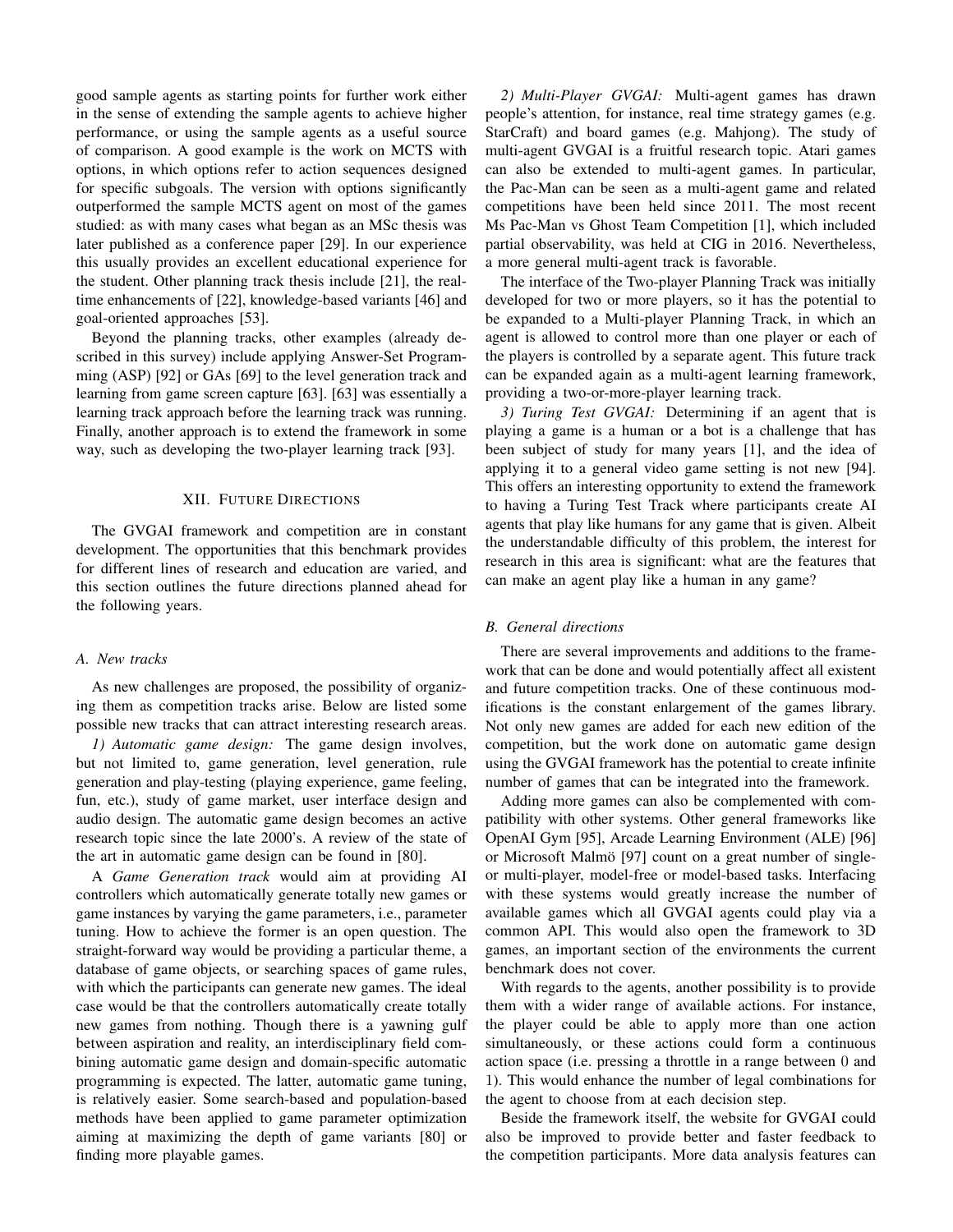be added, such as visualization of the score changes during the game playing, the action entropy and the exploration of the game world (heat-map of visited positions). A related work is to provide better and more flexible support for game play metric logging, better support for data mining of results together with visualization, and better data saving, which will help enabling to upload replays (i.e., action logs) from AI agents and human play-throughs.

Another envisaged feature is being able to play the game in a web browser (without any download or installation) by an AI agent or human, and visualize the analyzed features during the game playing in real time. A bonus will be the easy parameterization options for games, thus a player or an AI agent can easily set up the parameters and rules to define the desired game by inserting values directly or generate pseudo-randomly a level to play using some pre-implemented automatic game tuning techniques given some particular goals or features.

## XIII. CONCLUSIONS

The GVGAI framework offers the most comprehensive system to date for evaluating the performance of general video game playing agents, and for testing general purpose algorithms for creating new games and creating new content for novel games. The framework has been used in multiple international competitions, and has been used to evaluate the performance of hundreds of general video game agents.

The agent tracks cater for planning agents able to exploit a fast forward model, and learning agents that must learn to react sensibly without the benefits of a forward model. The planning track already comes in single- and two-player versions; the learning track is currently single-player only, but with a twoplayer version envisaged. Although long-term learning may also be used within the planning track, the best-performing agents have, as far as we know, not yet done this. Recent successes in Go indicate what can be achieved by combining learning and planning, so applying a similar system within GVGAI is an interesting prospect. In fact, the combination of different approaches into one is an interesting avenue of future research. And example is the work described in this survey that mixes learning and procedural level generation [67], but one could imagine further synergies such as content generation and learning for two-player games.

The main alternative to GVGAI is the ALE [96]. At the time of writing, ALE offers higher-quality games than GVGAI as they were home-console commercial games of a few decades ago. In GVGAI terms, ALE offers just two tracks: singleplayer learning and planning, with the learning track being the more widely used. For future work on machine learning in video games, we predict that the two-player tracks will become the most important, as they offer open-ended challenges based on an arms race of intelligence as new players are developed, and are also outside of the current scope of ALE. Although ALE has had so far a greater uptake within some sectors of the machine learning community, GVGAI benefits from being much more easily extensible than ALE: it is easy to create new VGDL games, easy to create new levels for these games, and

easy to create level generators for them as well. It is also easy to automatically generate variations on existing VGDL games and their levels. This allows for training on arbitrarily large sets of game variations and level variations. In contrast, agents trained on ALE games run a serious risk of overfitting to the game and level they are trained on. An immediate priority is to test the rich set of ALE agents on the equivalent GVGAI-tracks to gain a sense of the relative difficulty of each environment and to learn more of the relative challenges offered by each.

The content creation tracks offer an extremely hard challenge: creating rules or levels for unseen games. Promising directions include the further development and exploitation of a range of general game evaluation measures [91], and greater use of the best GVGAI agents to perform the play-testing of the novel rules and levels.

The VGDL has been an important part of GVGAI to date, since it makes it possible to rapidly and concisely specify new games. However, it is also a source of limitation, as its limited expressiveness makes it hard to make games which are fun for humans to play. VGDL also limits the ease with which complex game mechanics can be embedded in games, which in turn limits the depth of challenge that can be posed for the GVGAI agents. Hence an important future direction is the authoring of GVGAI-compatible games in any suitable language which conform to the necessary GVGAI API in order to ensure compatibility with the desired GVGAI track.

Finally, while the above discussion provides a compelling case for the future of GVGAI as a tool for academic study, we also believe that when it reaches a higher level of maturity it will provide an important tool for game designers. The vision is to provide an army of intelligent agents with a range of play-testing abilities, and a diverse set of metrics with which to analyze a range of important functional aspects of a game.

#### ACKNOWLEDGEMENTS

The authors would like to thank the participants of all tracks of the competition for their work and submitted controllers and generators. This work was partially supported by the EPSRC CDT in Intelligent Games and Game Intelligence (IGGI) EP/L015846/1, the Shenzhen Peacock Plan (Grant No. KQTD2016112514355531), the Science and Technology Innovation Committee Foundation of Shenzhen (Grant No. ZDSYS201703031748284) and the Program for University Key Laboratory of Guangdong Province (Grant No. 2017KSYS008).

#### **REFERENCES**

- [1] G. N. Yannakakis and J. Togelius, *Artificial Intelligence and Games*. Springer, 2018.
- [2] S. J. Russell and P. Norvig, *Artificial Intelligence: a Modern Approach*. Malaysia; Pearson Education Limited,, 2016.
- [3] D. Perez-Liebana, S. Samothrakis, J. Togelius, S. M. Lucas, and T. Schaul, "General Video Game AI: Competition, Challenges and Opportunities," in *Thirtieth AAAI Conference on Artificial Intelligence*, 2016, pp. 4335–4337.
- [4] M. Ebner, J. Levine, S. M. Lucas, T. Schaul, T. Thompson, and J. Togelius, "Towards a Video Game Description Language," *Dagstuhl Follow-Ups*, vol. 6, 2013.
- [5] J. Levine, C. B. Congdon, M. Ebner, G. Kendall, S. M. Lucas, R. Miikkulainen, T. Schaul, and T. Thompson, "General Video Game Playing," *Dagstuhl Follow-Ups*, vol. 6, 2013.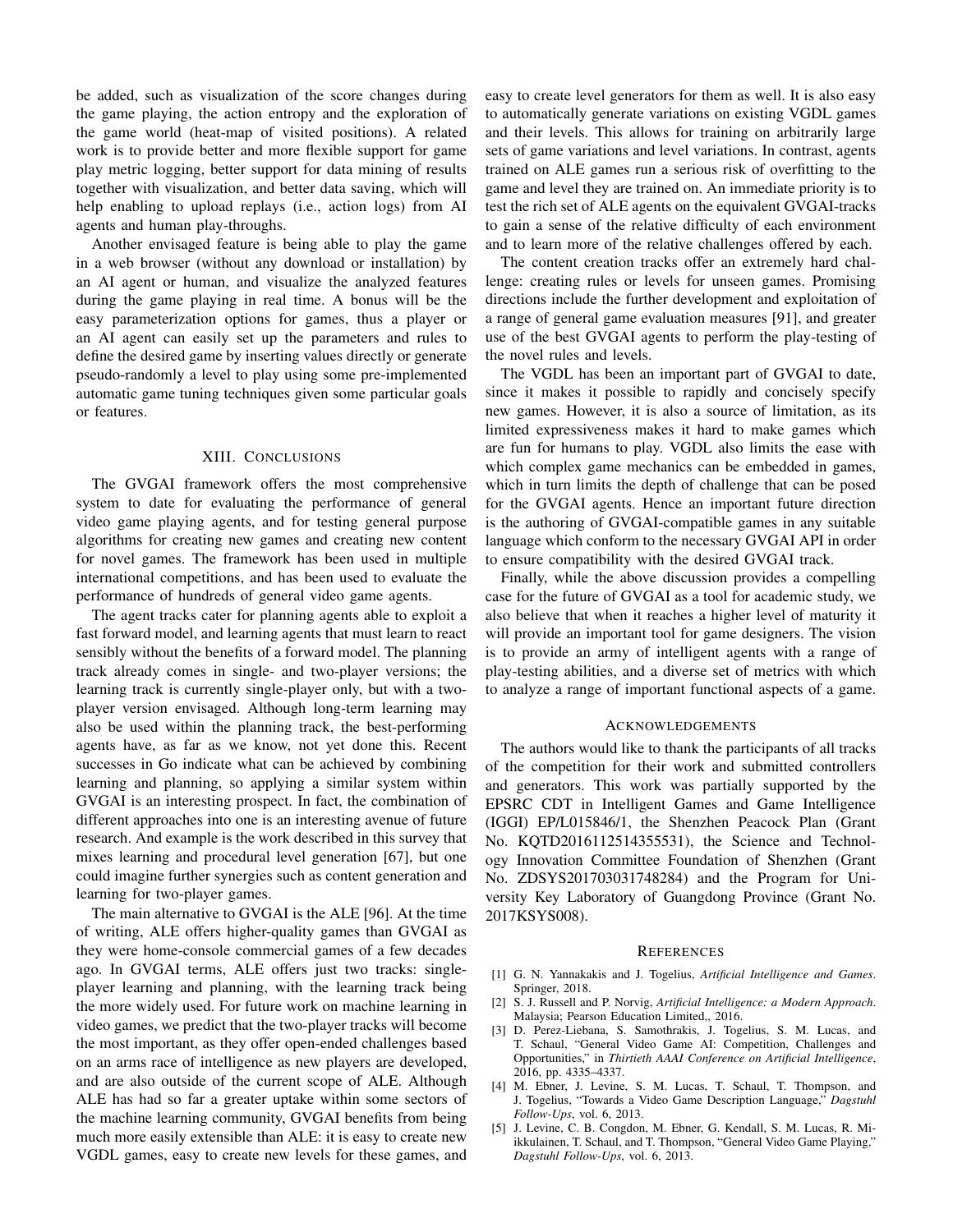- [6] T. Schaul, "A Video Game Description Language for Model-based or Interactive Learning," in *IEEE Conference on Computational Intelligence in Games (CIG)*, 2013, pp. 1–8.
- [7] ——, "An Extensible Description Language for Video Games," *IEEE Transactions on Computational Intelligence and AI in Games*, vol. 6, no. 4, pp. 325–331, 2014.
- [8] D. Perez, S. Samothrakis, J. Togelius, T. Schaul, S. Lucas, A. Couëtoux, J. Lee, C.-U. Lim, and T. Thompson, "The 2014 General Video Game Playing Competition," *IEEE Transactions on Computational Intelligence and AI in Games*, vol. 8, pp. 229–243, 2015.
- R. D. Gaina, D. Pérez-Liébana, and S. M. Lucas, "General Video Game for 2 Players: Framework and Competition," in *8th Computer Science and Electronic Engineering (CEEC)*. IEEE, Sep. 2016, pp. 186–191.
- [10] R. D. Gaina, A. Couëtoux, D. J. Soemers, M. H. Winands, T. Vodopivec, F. Kirchgessner, J. Liu, S. M. Lucas, and D. Perez-Liebana, "The 2016 two-player gvgai competition," *IEEE Transactions on Games*, vol. 10, no. 2, pp. 209–220, June 2018.
- [11] A. Khalifa, D. Perez-Liebana, S. M. Lucas, and J. Togelius, "General Video Game Level Generation," in *Proceedings of the 2016 Annual Conference Genetic and Evolutionary Computation Conference*. ACM, 2016, pp. 253–259.
- [12] A. Khalifa, M. C. Green, D. Pérez-Liébana, and J. Togelius, "General Video Game Rule Generation," in *Computational Intelligence and Games (CIG), 2017 IEEE Conference on*. IEEE, 2017, pp. 170–177.
- [13] D. Pérez-Liébana, M. Stephenson, R. D. Gaina, J. Renz, and S. M. Lucas, "Introducing Real World Physics and Macro-actions to General Video Game AI," in *Computational Intelligence and Games (CIG), 2017 IEEE Conference on*. IEEE, 2017, pp. 248–255.
- [14] J. Liu, D. Perez-Liebana, and S. M. Lucas, "The Single-Player GVGAI Learning Framework - Technical Manual," 2017. [Online]. Available: http://www.liujialin.tech/publications/ GVGAISingleLearning manual.pdf
- [15] R. R. Torrado, P. Bontrager, J. Togelius, J. Liu, and D. Perez-Liebana, "Deep Reinforcement Learning in the General Video Game AI framework," in *Conference on Computational Intelligence and Games*, 2018, p. to appear.
- [16] D. Ashlock, D. Pérez-Liébana, and A. Saunders, "General Video Game Playing Escapes the No Free Lunch Theorem," in *Conference on Computational Intelligence and Games*. IEEE, 2017, pp. 17–24.
- [17] T. Joppen, M. U. Moneke, N. Schröder, C. Wirth, and J. Fürnkranz, "Informed Hybrid Game Tree Search for General Video Game Playing," *IEEE Transactions on Games*, vol. 10, no. 1, pp. 78–90, 2018.
- [18] T. Geffner and H. Geffner, "Width-based Planning for General Video-Game Playing," in *Eleventh Artificial Intelligence and Interactive Digital Entertainment Conference*, 2015, pp. 23–29.
- [19] D. Soemers, C. Sironi, T. Schuster, and M. Winands, "Enhancements for Real-Time Monte-Carlo Tree Search in General Video Game Playing,' in *Computational Intelligence and Games (CIG), 2016 IEEE Conference on*, 2016, pp. 1–8.
- [20] J. Liu. GVGAI Single-Player Learning Competition at IEEE CIG17. [Online]. Available: https://www.slideshare.net/ljialin126/ gvgai-singleplayer-learning-competition-at-ieee-cig17
- [21] T. Schuster, "MCTS Based Agent for General Video Games," Master's thesis, Maastricht University, 2015.
- [22] D. Soemers, "Enhancements for Real-Time Monte-Carlo Tree Search in General Video Game Playing," Master's thesis, Maastricht Univ., 2016.
- [23] D. Perez, S. Samothrakis, and S. Lucas, "Knowledge-based Fast Evolutionary MCTS for General Video Game Playing," in *Conference on Computational Intelligence and Games*. IEEE, 2014, pp. 1–8.
- [24] F. Frydenberg, K. R. Andersen, S. Risi, and J. Togelius, "Investigating MCTS Mmodifications in General Video Game Playing," in *Conference on Computational Intelligence and Games*. IEEE, 2015, pp. 107–113.
- [25] C. Y. Chu, T. Harada, and R. Thawonmas, "Biasing Monte-Carlo Rollouts with Potential Field in General Video Game Playing," in *IPSJ Kansai-Branch Convention*, 2015, pp. 1–6.
- [26] C. Y. Chu, H. Hashizume, Z. Guo, T. Harada, and R. Thawonmas, "Combining Pathfmding Algorithm with Knowledge-based Monte-Carlo Tree Search in General Video Game Playing," in *Conference on Computational Intelligence and Games*. IEEE, 2015, pp. 523–529.
- [27] H. Park and K.-J. Kim, "MCTS with Influence Map for General Video Game Playing," in *Computational Intelligence and Games (CIG), 2015 IEEE Conference on*. IEEE, 2015, pp. 534–535.
- [28] E. H. dos Santos and H. S. Bernardino, "Redundant Action Avoidance and Non-Defeat Policy in the Monte Carlo Tree Search Algorithm for General Video Game Playing," in *Proceedings do XVI Simposio ´ Brasileiro de Jogos e Entretenimento Digital*, 2017.
- [29] M. d. Waard, D. M. Roijers, and S. C. Bakkes, "Monte Carlo Tree Search with Options for General Video Game Playing," in *2016 IEEE Conference on Computational Intelligence and Games (CIG)*. IEEE, 2016, pp. 47–54.
- [30] D. Perez-Liebana, S. Mostaghim, and S. M. Lucas, "Multi-objective Tree Search Approaches for General Video Game Playing," in *Congress on Evolutionary Computation (CEC)*. IEEE, 2016, pp. 624–631.
- [31] A. Khalifa, M. Preuss, and J. Togelius, "Multi-objective Adaptation of a Parameterized GVGAI Agent Towards Several Games," in *International Conference on Evolutionary Multi-Criterion Optimization*. Springer, 2017, pp. 359–374.
- [32] I. Bravi, A. Khalifa, C. Holmgård, and J. Togelius, "Evolving UCT Alternatives for General Video Game Playing," in *The IJCAI-16 Workshop on General Game Playing*, 2016, p. 63.
- [33] A. Babadi, B. Omoomi, and G. Kendall, "EnHiC: An Enforced Hill Climbing Based System for General Game Playing," in *Computational Intelligence and Games (CIG), 2015 IEEE Conference on*. IEEE, 2015, pp. 193–199.
- [34] M. J. Nelson, "Investigating Vanilla MCTS Scaling on the GVG-AI Game Corpus," in *2016 IEEE Conference on Computational Intelligence and Games (CIG)*. IEEE, 2016, pp. 402–408.
- [35] I. Bravi, D. Perez-Liebana, S. M. Lucas, and J. Liu, "Shallow Decisionmaking Analysis in General Video Game Playing," in *Computational Intelligence and Games (CIG), 2018 IEEE Conference on*, 2018, p. to appear.
- [36] R. D. Gaina, J. Liu, S. M. Lucas, and D. Pérez-Liébana, "Analysis of Vanilla Rolling Horizon Evolution Parameters in General Video Game Playing," in *European Conference on the Applications of Evolutionary Computation*. Springer, 2017, pp. 418–434.
- [37] B. S. Santos, H. S. Bernardino, and E. Hauck, "An Improved Rolling Horizon Evolution Algorithm with Shift Buffer for General Game Playing," in *Brazilian Symposium on Computer Games and Digital Entertainment*, 2018.
- [38] B. S. Santos and H. S. Bernardino, "Game State Evaluation Heuristics in General Video Game Playing," in *Brazilian Symposium on Computer Games and Digital Entertainment*, 2018.
- [39] R. D. Gaina, S. M. Lucas, and D. Perez-Liebana, "Tackling Sparse Rewards in Real-Time Games with Statistical Forward Planning Methods," in *AAAI Conference on Artificial Intelligence (AAAI-19)*, 2019, p. to appear.
- [40] B. Jia, M. Ebner, and C. Schack, "A GP-based Video Game Player," in *Proceedings of the 2015 Annual Conference on Genetic and Evolutionary Computation*. ACM, 2015, pp. 1047–1053.
- [41] B. Jia and M. Ebner, "A Strongly Typed GP-based Video Game Player," in *Computational Intelligence and Games (CIG), 2015 IEEE Conference on*. IEEE, 2015, pp. 299–305.
- [42] R. D. Gaina, S. M. Lucas, and D. Pérez-Liébana, "Population Seeding Techniques for Rolling Horizon Evolution in General Video Game Playing," in *Evolutionary Computation (CEC), 2017 IEEE Congress on*. IEEE, 2017, pp. 1956–1963.
- [43] -, "Rolling Horizon Evolution Enhancements in General Video Game Playing," in *Computational Intelligence and Games (CIG), 2017 IEEE Conference on*. IEEE, 2017, pp. 88–95.
- [44] D. Perez Liebana, J. Dieskau, M. Hunermund, S. Mostaghim, and S. Lucas, "Open Loop Search for General Video Game Playing," in *Proceedings of the 2015 Annual Conference on Genetic and Evolutionary Computation*. ACM, 2015, pp. 337–344.
- [45] H. Horn, V. Volz, D. Pérez-Liébana, and M. Preuss, "MCTS/EA Hybrid GVGAI Players and Game Difficulty Estimation," in *Computational Intelligence and Games (CIG), 2016 IEEE Conference on*. IEEE, 2016, pp. 1–8.
- [46] J. van Eeden, "Analysing and Improving the Knowledge-based Fast Evolutionary MCTS Algorithm," Master's thesis, Utrecht University, 2015.
- [47] C.-Y. Chu, S. Ito, T. Harada, and R. Thawonmas, "Position-based Reinforcement Learning Biased MCTS for General Video Game Playing," in *Conference on Computational Intelligence and Games (CIG)*. IEEE, 2016, pp. 444–451.
- [48] E. Ilhan and A. Ş. Uyar, "Monte Carlo Tree Search with Temporal-Difference Learning for General Video Game Playing," in *Computational Intelligence and Games (CIG), 2017 IEEE Conference on*. IEEE, 2017, pp. 317–324.
- [49] I. Bravi, A. Khalifa, C. Holmgård, and J. Togelius, "Evolving Game-Specific UCB Alternatives for General Video Game Playing," in *European Conference on the Applications of Evolutionary Computation*. Springer, 2017, pp. 393–406.